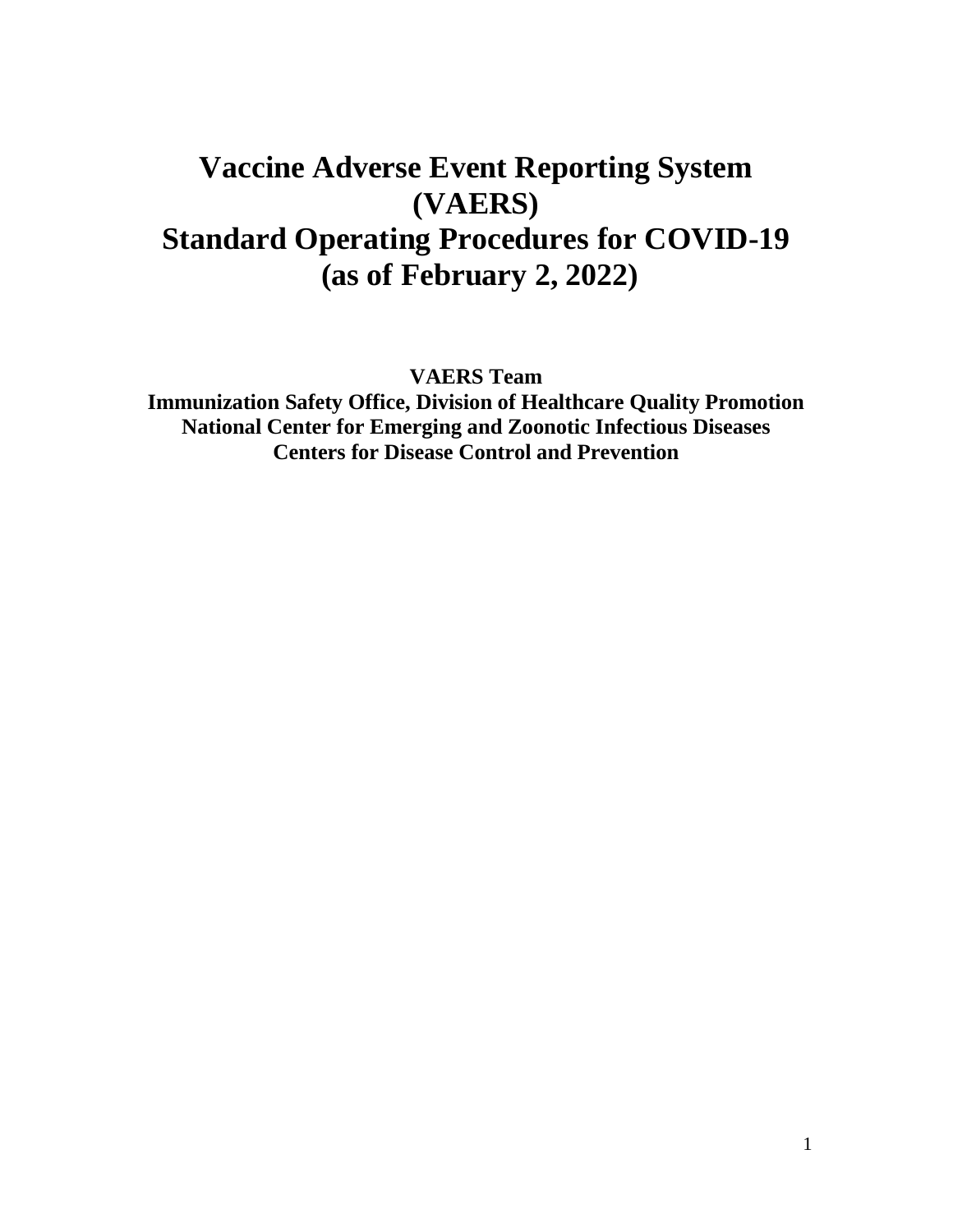### **Table of Contents**

| Disclaimer                                                            |                                            |
|-----------------------------------------------------------------------|--------------------------------------------|
| <b>Executive Summary</b>                                              | $\begin{array}{c} 3 \\ 3 \\ 3 \end{array}$ |
| 1.0 Introduction                                                      |                                            |
| 2.0 VAERS Surveillance Activities                                     | 11                                         |
| 2.1 Data processing and coding and follow-up                          | 11                                         |
| 2.1.1 Jurisdiction-specific data in VAERS reports after               |                                            |
| COVID-19 vaccines                                                     | 13                                         |
| 2.1.2 Vaccination errors                                              | 13                                         |
| 2.2 Automated tables                                                  | 14                                         |
| 2.2.1 VAERS daily table                                               | 14                                         |
| 2.2.2 VAERS weekly tables                                             | 14                                         |
| 2.3 Signal detection methods and data analyses                        | 15                                         |
| 2.3.1 Proportional Reporting Ratio (PRR)                              | 16                                         |
| 2.3.2 Data mining                                                     | 16                                         |
| 2.3.3 Crude reporting rates                                           | 16                                         |
| 2.4 Review of VAERS forms and medical records for reports of interest | 16                                         |
| 2.5 Signal assessment                                                 | 18                                         |
| 3.0 Coordination and Collaboration                                    | 18                                         |
| 4.0 Appendices                                                        | 19                                         |
| 4.1 Process of monitoring COVID-19 vaccine adverse events             | 19                                         |
| 4.2 VAERS codes for different types of COVID-19 vaccine(s)            | 19                                         |
| 4.3 NURFU (Nurses Follow-up) Guidance, COVID-19 reports               | 20                                         |
| 4.4 VAERS triaging of reports in business days                        | 21                                         |
| 4.5 Vaccination error groups and MedDRA Preferred Terms (PTs) for     |                                            |
| <b>COVID-19</b> vaccination errors                                    | 22                                         |
| 4.6: Adverse events of special interest (AESIs) to monitor, and       |                                            |
| identifying PTs                                                       | 24                                         |
| 5.0 References                                                        | 37                                         |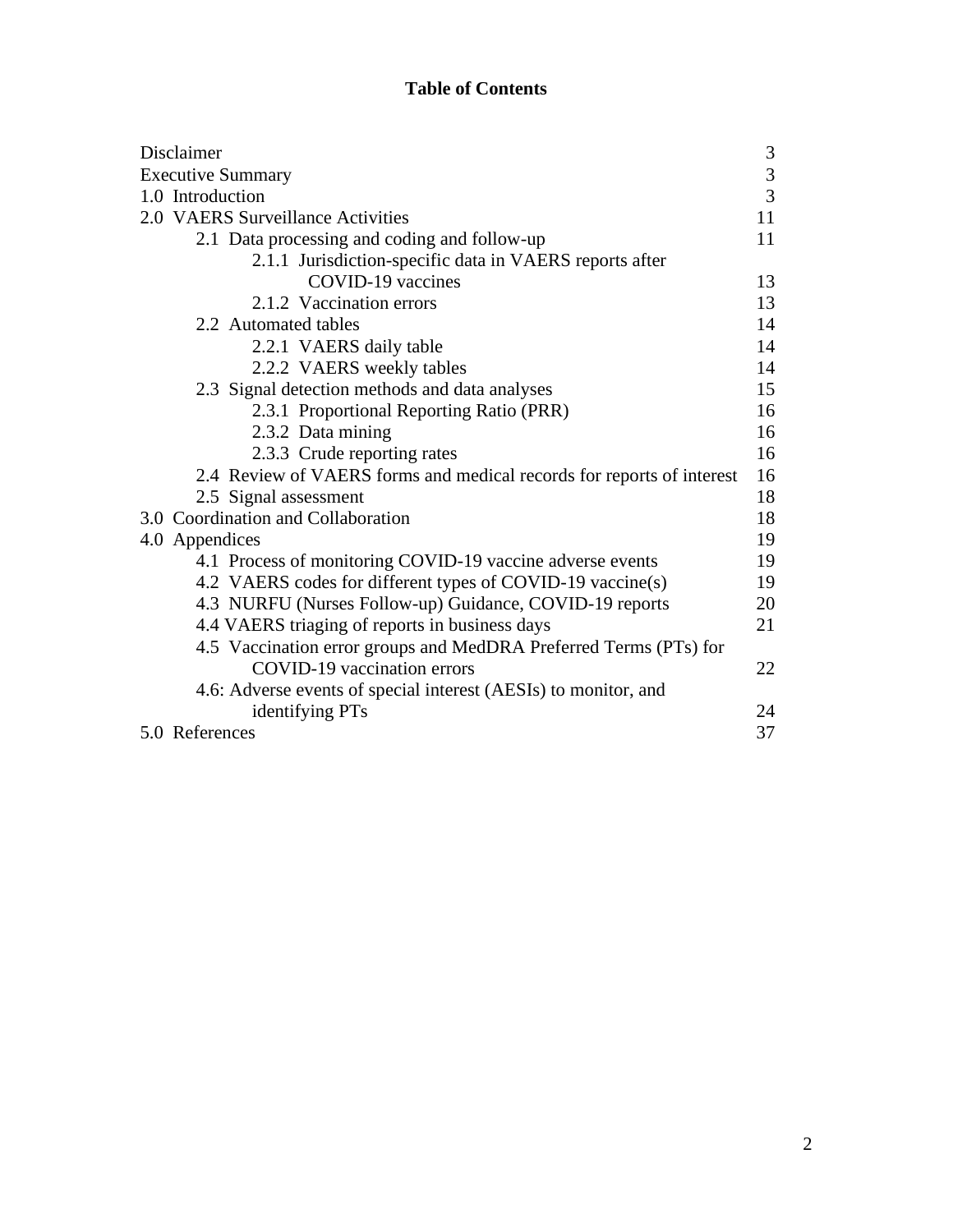#### **Disclaimer**

This document is a draft planning document for internal use by the Centers for Disease Control and Prevention, with collaborating contractors. Numerous aspects (including but not limited to specific adverse events to be monitored, timeframes for report processing, data elements to be reported, and data analysis) are dynamic and subject to change without notice.

#### **Executive Summary**

CDC and FDA will perform routine VAERS surveillance to identify potential new safety concerns for COVID-19 vaccines. This surveillance will include generating tables summarizing automated data from fields on the VAERS form for persons who received COVID-19 vaccines (e.g., age of vaccinee, COVID-19 vaccine type, adverse event).

Enhanced surveillance (i.e., automated data and clinical review) will be implemented after reports of the following adverse events of special interest (AESIs): death, Guillain-Barre Syndrome (GBS), seizure, stroke, narcolepsy/cataplexy, anaphylaxis, acute myocardial infarction, myopericarditis, coagulopathy (including thrombocytopenia, disseminated intravascular coagulopathy [DIC], and deep venous thrombosis [DVT]), Kawasaki's disease, multisystemic inflammatory syndrome in children (MIS-C), multisystemic inflammatory syndrome in adults (MIS-A), thrombosis with thrombocytopenia syndrome (TTS) and transverse myelitis. Abstraction of medical records associated with reports of these conditions will be performed using an internal CDC version of REDCap (i.e., behind CDC's firewall). Data entered into REDCap will be stored on CDC servers and used to populate data tables, from which reports will be generated and analyzed on a periodic basis. Enhanced surveillance (i.e., automated data and clinical review) will also be implemented after all pregnancy reports, with emphasis on pregnancy complications, maternal and neonatal deaths, spontaneous abortion, stillbirths, and congenital anomalies. However, abstraction of medical records after these conditions will be performed on an as needed basis. These efforts will assist in CDC's efforts to monitor the safety of COVID-19 vaccines.

#### **1.0 Introduction**

The Centers for Disease Control and Prevention (CDC) and Food and Drug Administration (FDA) use the Vaccine Adverse Event Reporting System (VAERS) as a front-line system to monitor the safety of vaccines licensed or authorized for use in the United States. In addition to conducting general surveillance, each year VAERS activities focus on new formulations and types of vaccine, new populations who may be vaccinated because of changes in licensed indications or Advisory Committee on Immunization Practices (ACIP) recommendations, and any new safety concerns identified. This Standard Operating Procedures (SOP) document describes the following activities for COVID-19 vaccine safety monitoring: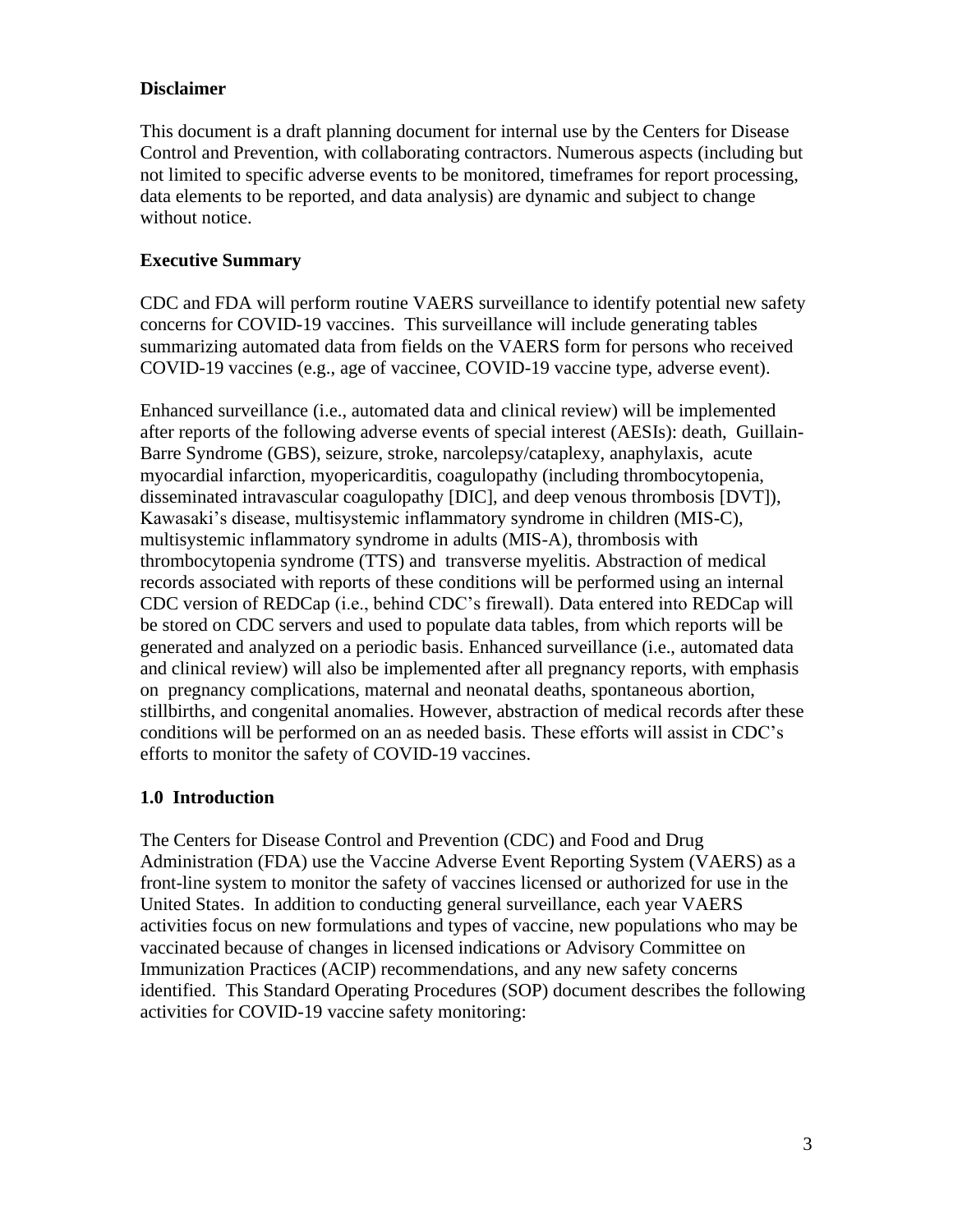- 1) Approach for CDC-FDA VAERS monitoring
- 2) Plans for coordinating with FDA VAERS staff, particularly around data mining and VAERS data interpretation
- 3) Overall COVID-19 vaccine safety monitoring coordination for The VAERS Team within CDC's Immunization Safety Office (ISO)

This SOP does not describe details of FDA surveillance procedures for COVID-19 vaccine safety or CDC surveillance or evaluation of COVID-19 vaccines in systems other than VAERS.

#### **Vaccines to monitor:**

Pfizer/BioNTech (trade name for licensed product: Comirnaty) Moderna (trade name for licensed product: Spikevax) Janssen Other COVID-19 vaccines as they are authorized or licensed for use in the United States

For each adverse event of special interest (AESI), the rationale for enhanced monitoring, case definitions (if available), and references are provided in Table 1: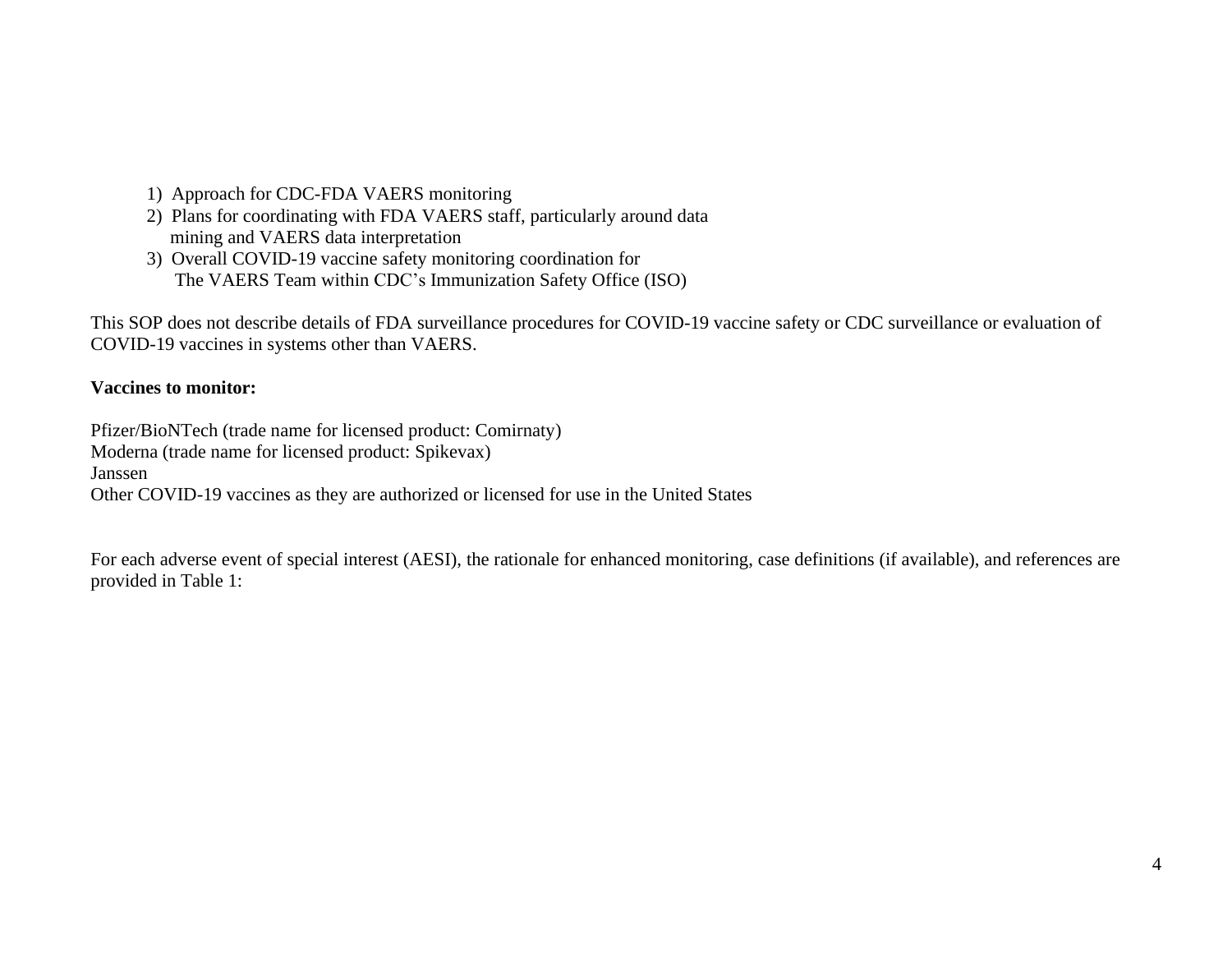| <b>Adverse Event of</b><br><b>Special Interest</b> | <b>Rationale for enhanced monitoring</b>                                                                                                                      | Case definition (if available)*                                                                                                                    | <b>References</b>                                                                                                                                                                                                                  |
|----------------------------------------------------|---------------------------------------------------------------------------------------------------------------------------------------------------------------|----------------------------------------------------------------------------------------------------------------------------------------------------|------------------------------------------------------------------------------------------------------------------------------------------------------------------------------------------------------------------------------------|
| +Acute<br>myocardial<br>infarction (AMI)           | • Has been reported as a presenting<br>sign of COVID-19 disease and<br>could indicate vaccine-enhanced<br>disease (VAED)                                      | • International consensus case<br>definition available at<br>https://www.ahajournals.org/doi/epub<br>/10.1161/CIR.0000000000000617                 | https://www.ncbi.nlm.nih.gov/pmc<br>/articles/PMC7179991/                                                                                                                                                                          |
| +Anaphylaxis                                       | Can represent a severe allergy of<br>life-threatening severity                                                                                                | • Brighton Collaboration case<br>definition available at<br>https://www.sciencedirect.com/scienc<br>e/article/pii/S0264410X07002642?via<br>%3Dihub | https://www.sciencedirect.com/sci<br>ence/article/pii/S00916749193002<br>0X?via%3Dihub                                                                                                                                             |
| #Appendicitis                                      | • Can be a medical emergency<br>• An imbalance between vaccinees<br>and placebo was noted in clinical<br>trials with the Pfizter/BioNTech<br>COVID-19 vaccine | No case definition exists; will track<br>on the basis of physician diagnosis                                                                       | https://www.cdc.gov/vaccines/covi<br>$d-19/info-by-$<br>product/pfizer/reactogenicity.html?<br>CDC_AA_refVal=https%3A%2F<br>%2Fwww.cdc.gov%2Fvaccines%2<br>Fcovid-19%2Finfo-by-<br>manufacturer%2Fpfizer%2Freacto<br>genicity.html |
| <b>‡Bell's Palsy</b>                               | • Can affect daily functions<br>• An imbalance between vaccinees<br>and placebo was noted in clinical<br>trials with the Pfizter/BioNTech<br>COVID-19 vaccine | • Brighton Collaboration case<br>definition available at<br>https://www.sciencedirect.com/scienc<br>e/article/pii/S0264410X16303139?via<br>%3Dihub | https://www.fda.gov/media/14424<br>5/download                                                                                                                                                                                      |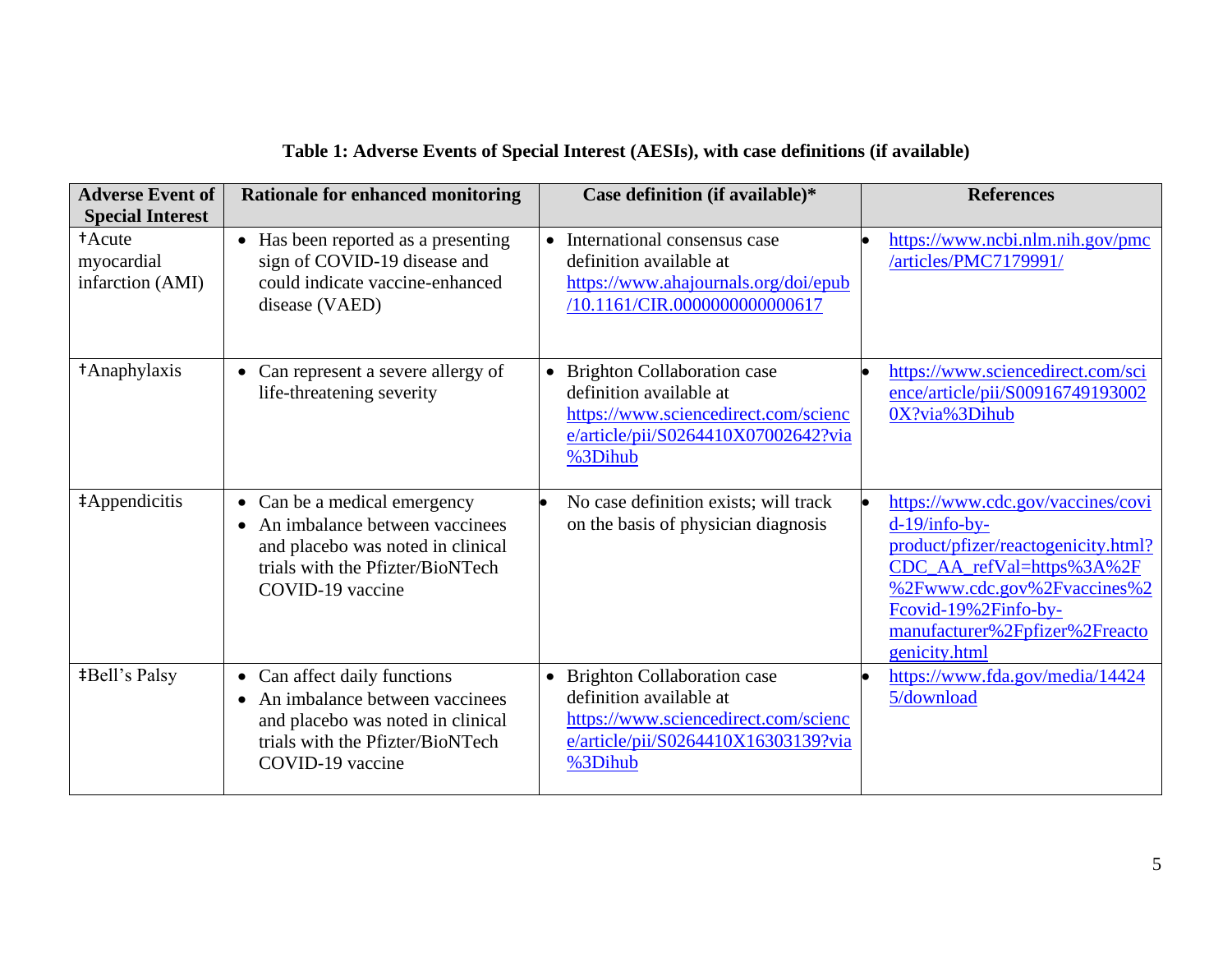| <sup>†</sup> Coagulopathy | Thrombocytopenia, DIC, and DVT              | <b>Brighton Collaboration case</b><br>$\bullet$ | https://www.thelancet.com/journal   |
|---------------------------|---------------------------------------------|-------------------------------------------------|-------------------------------------|
|                           | have all been reported as part of           | definition for thrombocytopenia                 | s/lanhae/article/PIIS2352-          |
|                           | COVID-19 disease and could                  | available at                                    | 3026(20)30151-4/fulltext            |
|                           | indicate VAED                               | https://www.sciencedirect.com/scien             |                                     |
|                           |                                             | ce/article/pii/S0264410X0700268X?               |                                     |
|                           |                                             | via%3Dihub                                      |                                     |
|                           |                                             | Scientific Standardization                      |                                     |
|                           |                                             | Committee of the International                  |                                     |
|                           |                                             | Society of Thrombosis and                       |                                     |
|                           |                                             | Haemostasis scoring for DIC                     |                                     |
|                           |                                             | available at                                    |                                     |
|                           |                                             | https://www.tandfonline.com/doi/ful             |                                     |
|                           |                                             | 1/10.1080/17474086.2018.1500173                 |                                     |
|                           |                                             |                                                 |                                     |
|                           |                                             | • Modified Wells' score (widely                 |                                     |
|                           |                                             |                                                 |                                     |
|                           |                                             | acknowledged standard for DVT/PE)               |                                     |
|                           |                                             | available at                                    |                                     |
|                           |                                             | https://academic.oup.com/clinchem/ar            |                                     |
|                           |                                             | ticle/57/9/1256/5620938                         |                                     |
| +Death                    | Public concern and interest in<br>$\bullet$ | Report of death certificate or autopsy          | https://academic.oup.com/cid/articl |
|                           | deaths after vaccination in persons         | report                                          | e/61/6/980/451431                   |
|                           | and recipients of newly licensed            |                                                 |                                     |
|                           | vaccines                                    |                                                 |                                     |
|                           |                                             |                                                 |                                     |
|                           |                                             |                                                 |                                     |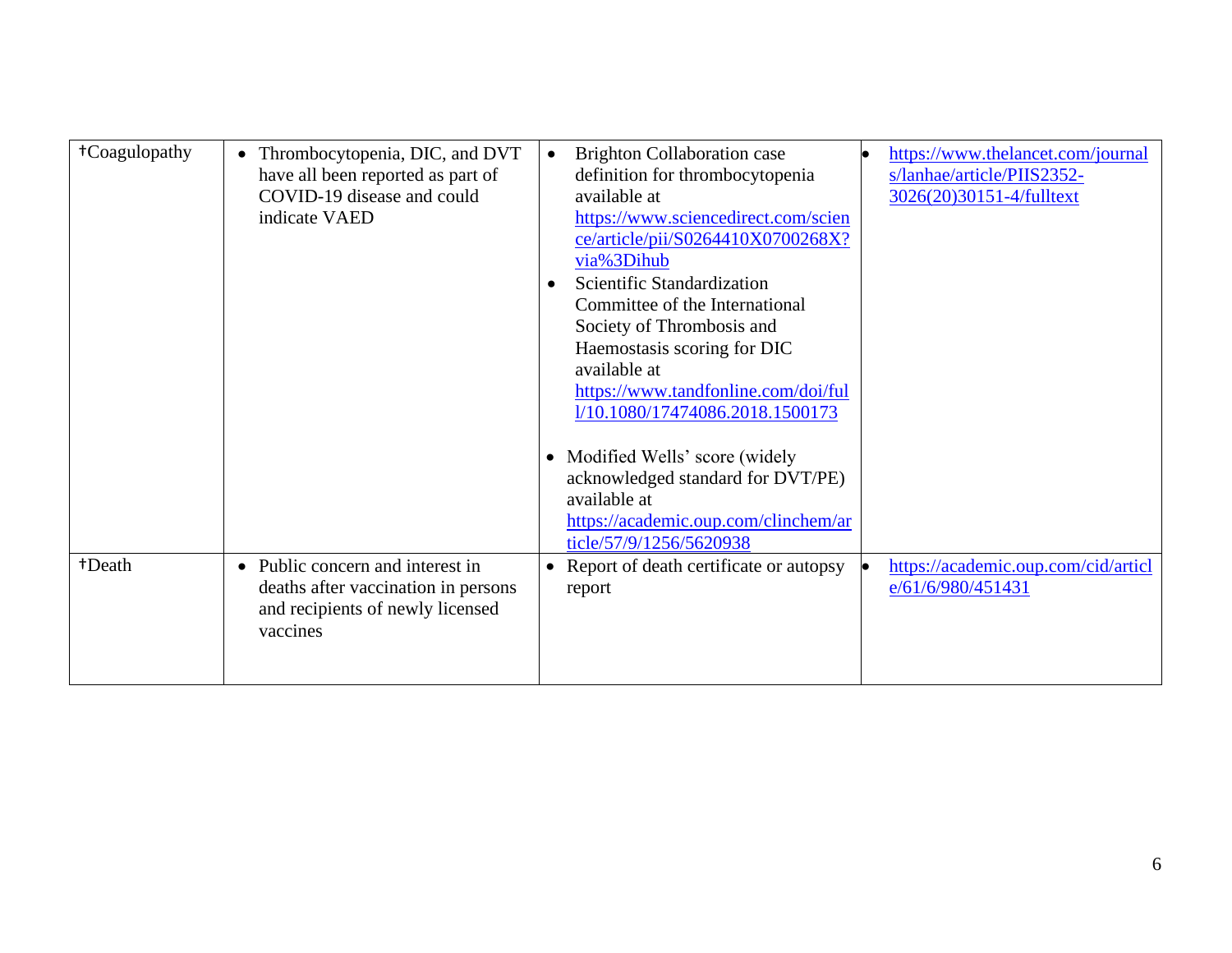| <b>GBS</b>                                                     | • Is a vaccine-associated adverse<br>event of historical interest                                  | • Brighton Collaboration case<br>definition available at<br>https://www.sciencedirect.com/scienc<br>e/article/pii/S0264410X1000798X?vi<br>a%3Dihub                                                  | https://www.cdc.gov/vaccinesafety<br>/concerns/guillain-barre-<br>syndrome.html |
|----------------------------------------------------------------|----------------------------------------------------------------------------------------------------|-----------------------------------------------------------------------------------------------------------------------------------------------------------------------------------------------------|---------------------------------------------------------------------------------|
| +Kawasaki's<br>disease                                         | • Could be confused with MIS-C,<br>which could be an indication of<br><b>VAED</b>                  | • CDC case definition available at<br>https://www.cdc.gov/kawasaki/case-<br>definition.html                                                                                                         | https://www.cdc.gov/mmwr/volum<br>es/69/wr/mm6932e2.htm                         |
| Multisystem<br>Inflammatory<br>Syndrome in<br>Adults (MIS-A)   | • Could be an indication of VAED                                                                   | • Interim case definition available at<br>https://www.cdc.gov/mmwr/volumes/<br>69/wr/mm6940e1.htm                                                                                                   | https://www.cdc.gov/mmwr/volum<br>es/69/wr/mm6940e1.htm                         |
| Multisystem<br>Inflammatory<br>Syndrome in<br>Children (MIS-C) | Could be an indication of VAED<br>$\bullet$                                                        | • Interim case definition available at<br>https://www.cdc.gov/mmwr/volumes/<br>69/wr/mm6932e2.htm                                                                                                   | https://www.cdc.gov/mmwr/volum<br>es/69/wr/mm6932e2.htm                         |
| Myopericarditis                                                | Has been reported as part of<br>$\bullet$<br>COVID-19 disease pathology and<br>could indicate VAED | • Joint Smallpox Vaccine Safety<br>Working Group of the Advisory<br>Committee on Immunization<br>Practices (ACIP) and the Armed<br>Forces Epidemiology Board (AFEB)<br>case definition available at | https://www.ncbi.nlm.nih.gov/pmc<br>/articles/PMC7199677/                       |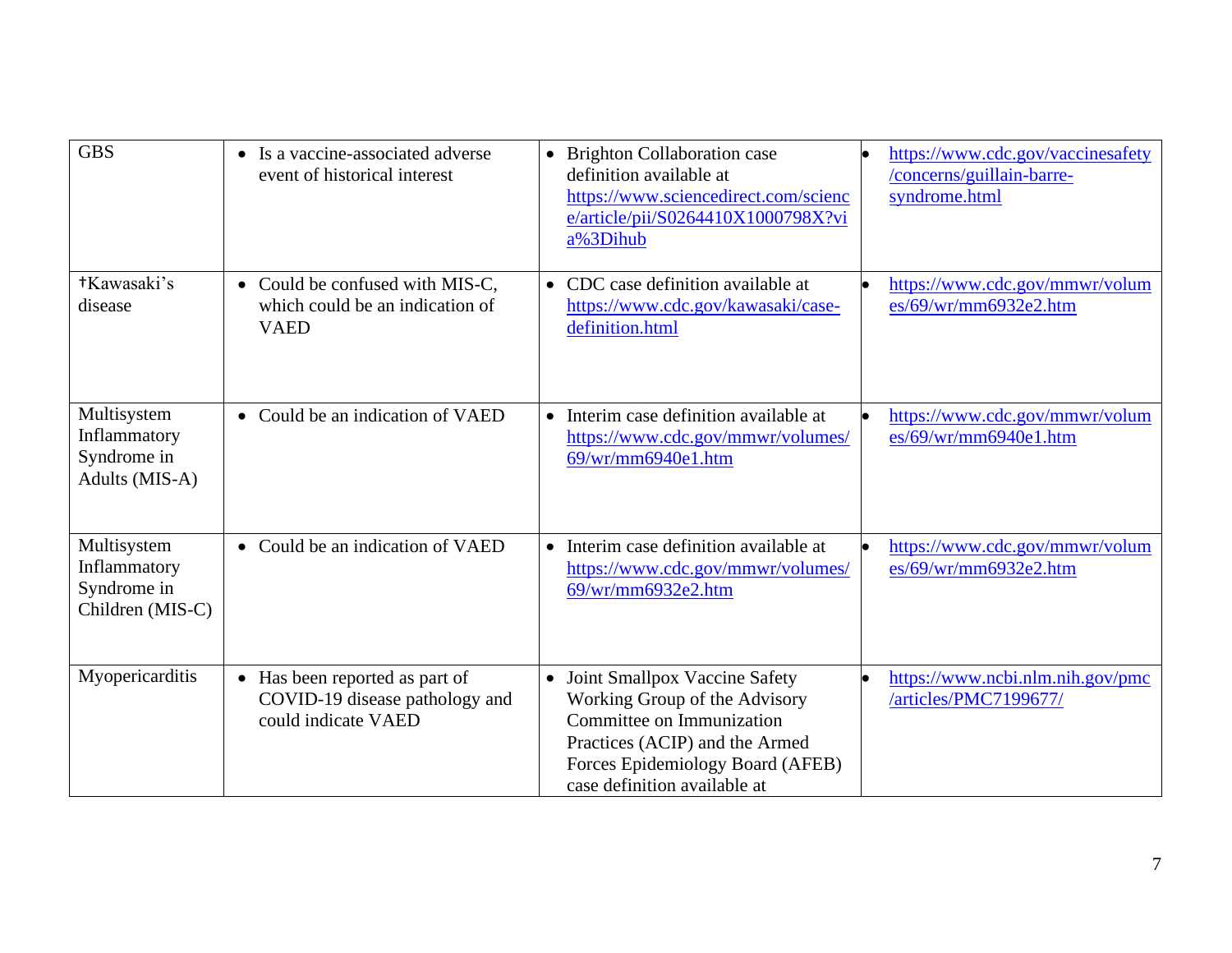|                           |                                                                                                                                                                                                | https://www.cdc.gov/mmwr/PDF/wk/<br>$\frac{\text{mm5221.pdf}}{(\text{p. 494})}$                                                                                                     |                                                                                |
|---------------------------|------------------------------------------------------------------------------------------------------------------------------------------------------------------------------------------------|-------------------------------------------------------------------------------------------------------------------------------------------------------------------------------------|--------------------------------------------------------------------------------|
| +Narcolepsy/<br>Cataplexy | • Has been alleged as an adverse<br>event associated with some<br>adjuvanted vaccines; some COVID-<br>19 vaccines might employ<br>adjuvants                                                    | • Brighton Collaboration case<br>definition available at<br>https://www.sciencedirect.com/scienc<br>e/article/pii/S0264410X12017811?via .<br>%3Dihub                                | https://www.cdc.gov/vaccinesafety<br>/concerns/history/narcolepsy-<br>flu.html |
| +Seizure                  | Is a vaccine-associated adverse<br>event of historical interest<br>In young patients (i.e., 5 years and<br>younger) might indicate febrile<br>seizure                                          | • Brighton Collaboration case<br>definition available at<br>https://www.sciencedirect.com/scienc<br>e/article/pii/S0264410X03006613?via<br>%3Dihub                                  | https://www.cdc.gov/vaccinesafety<br>/concerns/febrile-seizures.html           |
| +Stroke                   | Has been reported with COVID-19<br>$\bullet$<br>disease and might therefore be an<br>indication of VAED<br>Was also reported in a COVID-19<br>$\bullet$<br>vaccine prelicensure clinical trial | • American Heart<br><b>Association/American Stroke</b><br>Association consensus definition<br>available at<br>https://www.ahajournals.org/doi/epub<br>/10.1161/STR.0b013e318296aeca | https://jamanetwork.com/journals/j<br>amaneurology/fullarticle/2768098         |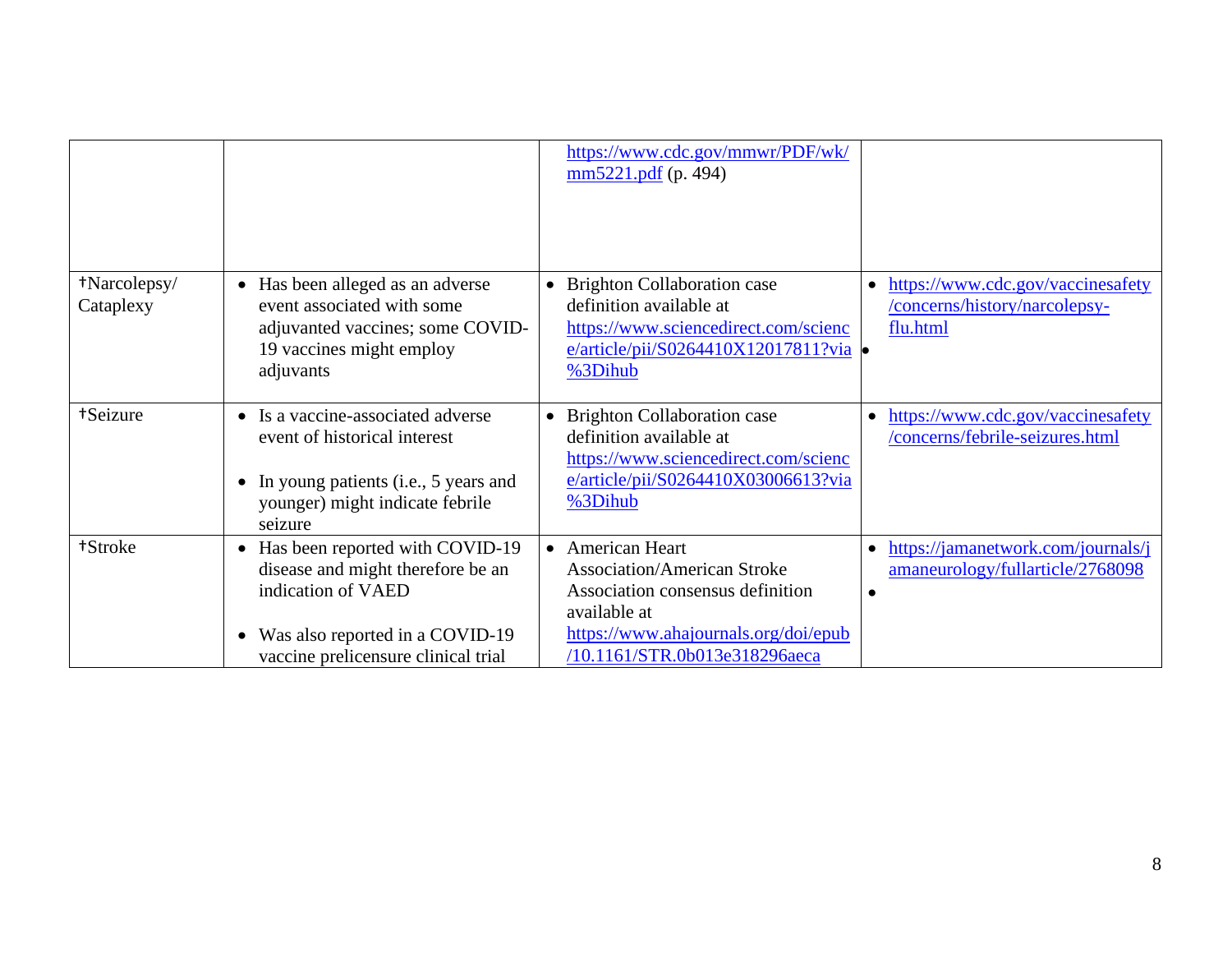| Thrombosis with<br>thrombocytopenia<br>syndrome (TTS) | Reports of a rare thromboembolic<br>syndrome in early April 2021<br>following administration of the<br>Janssen vaccine, similar to reports<br>from Europe after receipt of the<br>AstraZeneca Covid-19 vaccine. | <b>U.K. Expert Hematology Panel VITT</b><br>case definition at https://b-s-<br>h.org.uk/about-us/news/guidance-<br>produced-by-the-expert-haematology-<br>panel-ehp-focussed-on-vaccine-<br>induced-thrombosis-and-<br>thrombocytopenia-vitt/ | https://pubmed.ncbi.nlm.nih.gov/3<br>3929487/<br>https://www.acpjournals.org/doi/p<br>df/10.7326/M21-4502                                             |
|-------------------------------------------------------|-----------------------------------------------------------------------------------------------------------------------------------------------------------------------------------------------------------------|-----------------------------------------------------------------------------------------------------------------------------------------------------------------------------------------------------------------------------------------------|-------------------------------------------------------------------------------------------------------------------------------------------------------|
| +Transverse<br>myelitis                               | • One report of transverse myelitis<br>observed in prelicensure clinical<br>trial of ChAdOx1 nCoV-19<br>vaccine.                                                                                                | • No case definition exists; will track<br>on the basis of physician diagnosis                                                                                                                                                                | https://www.npr.org/sections/coron<br>avirus-live-<br>updates/2020/09/12/912281381/ast<br>razeneca-resumes-its-covid-19-<br>vaccine-trials-in-the-u-k |
| Vaccination<br>during pregnancy                       | • Public interest and concern over<br>adverse pregnancy events and fetal<br>outcomes                                                                                                                            | • Report of vaccinated person being<br>pregnant (during or after vaccination)                                                                                                                                                                 | • http://www.sciencedirect.com/scie<br>nce/article/pii/S000293781001105                                                                               |

† For ages 0-18 years

‡Not part of enhanced surveillance but included in prespecified weekly tables

\* Draft case definitions for some conditions under development by the Brighton Collaboration

For details on the background, historical perspective and specific aims of VAERS surveillance, access <https://www.cdc.gov/vaccinesafety/ensuringsafety/monitoring/vaers/index.html>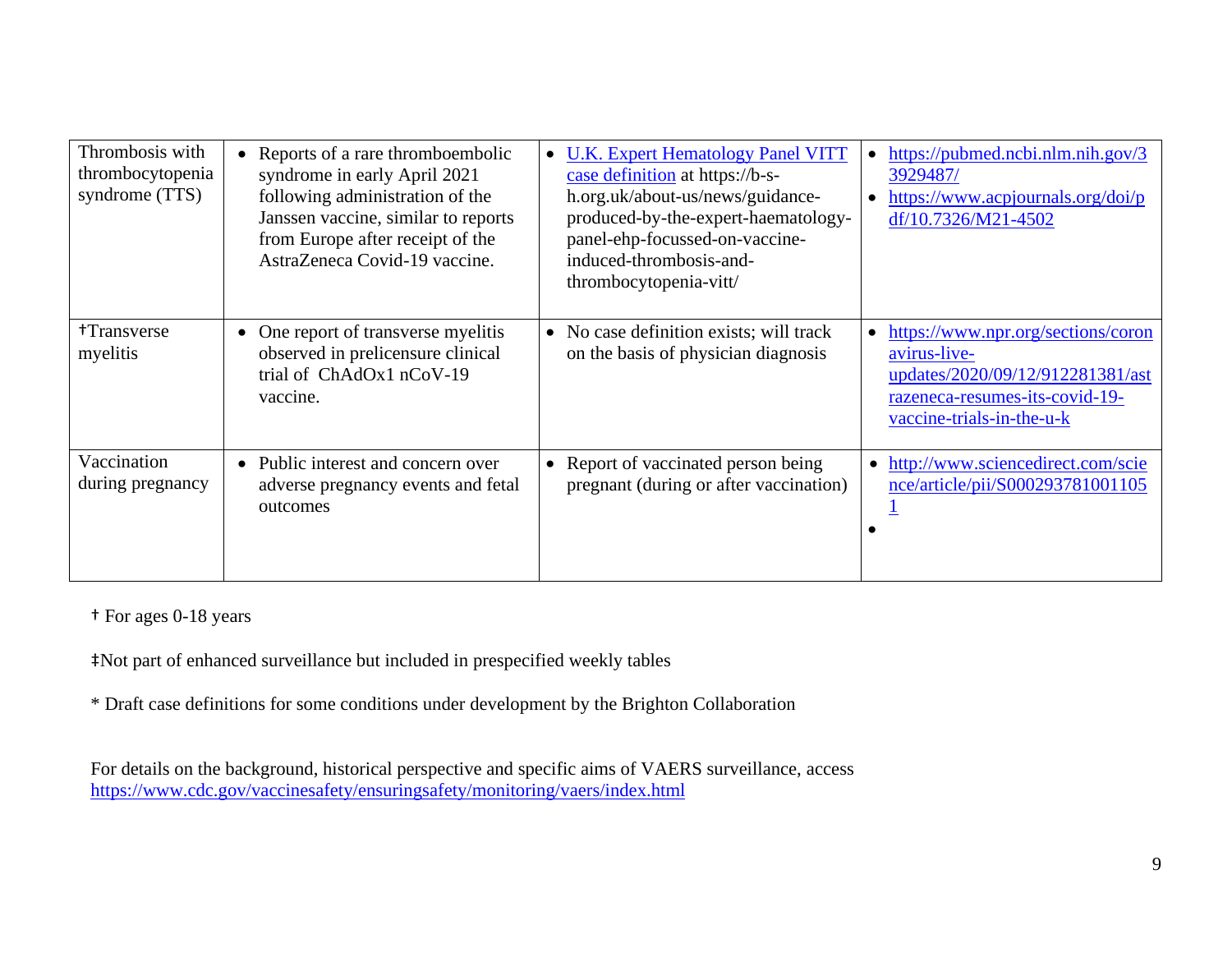In addition, selected AESIs will be monitored for awareness but not abstracted. These AESIs and available case definitions are listed in Table 2:

#### **Table 2: AESIs to monitor (but not abstract), with definitions and available case definitions**

| AESIs to monitor but not abstract*                       | Reference definitions and available case definitions                   |
|----------------------------------------------------------|------------------------------------------------------------------------|
| <b>Acute Respiratory Distress Syndrome (ARDS)</b>        | https://www.thoracic.org/professionals/career-development/residents-   |
|                                                          | medical-students/ats-reading-list/adult/ards.php                       |
| Autoimmune disorders                                     | Appendix 4.6 lists specific disorders to monitor                       |
| Other clinically serious neurologic AEs:                 |                                                                        |
| Acute disseminated encephalomyelitis (ADEM)              | Sejvar et al (2007)                                                    |
| Multiple sclerosis (MS)                                  | NIH (last updated 5 Aug 2019)                                          |
| Optic neuritis (ON)                                      | Guier et al (last updated 10 Aug 2020)                                 |
| Chronic inflammatory demyelinating polyneuropathy (CIDP) | Gogia et al (last updated 9 Oct 2020)                                  |
| Encephalitis                                             | Sejvar et al (2007)                                                    |
| Myelitis                                                 | Sejvar et al (2007)                                                    |
| Encephalomyelitis                                        | Merriam Webster (last accessed 7 Nov 2020)                             |
| Meningoencephalitis                                      | Merriam-Webster (last accessed 7 Nov 2020)                             |
| Meningitis                                               | CDC (last updated 21 Jan 2020)                                         |
| Encephalopathy                                           | NIH (last updated 27 Mar 2019)                                         |
| Ataxia                                                   | <b>Johns Hopkins Medicine Dept of Neurology and Neurosurgery (last</b> |
|                                                          | accessed 7 Nov 2020)                                                   |
| Non-anaphylactic allergic reactions                      | Varies with specific symptom; see Appendix 4.6                         |
| Vaccination errors                                       | See Section 4.4                                                        |

\* Will be specified by a list of MedDRA PTs (see Appendix 4.6, p. 27)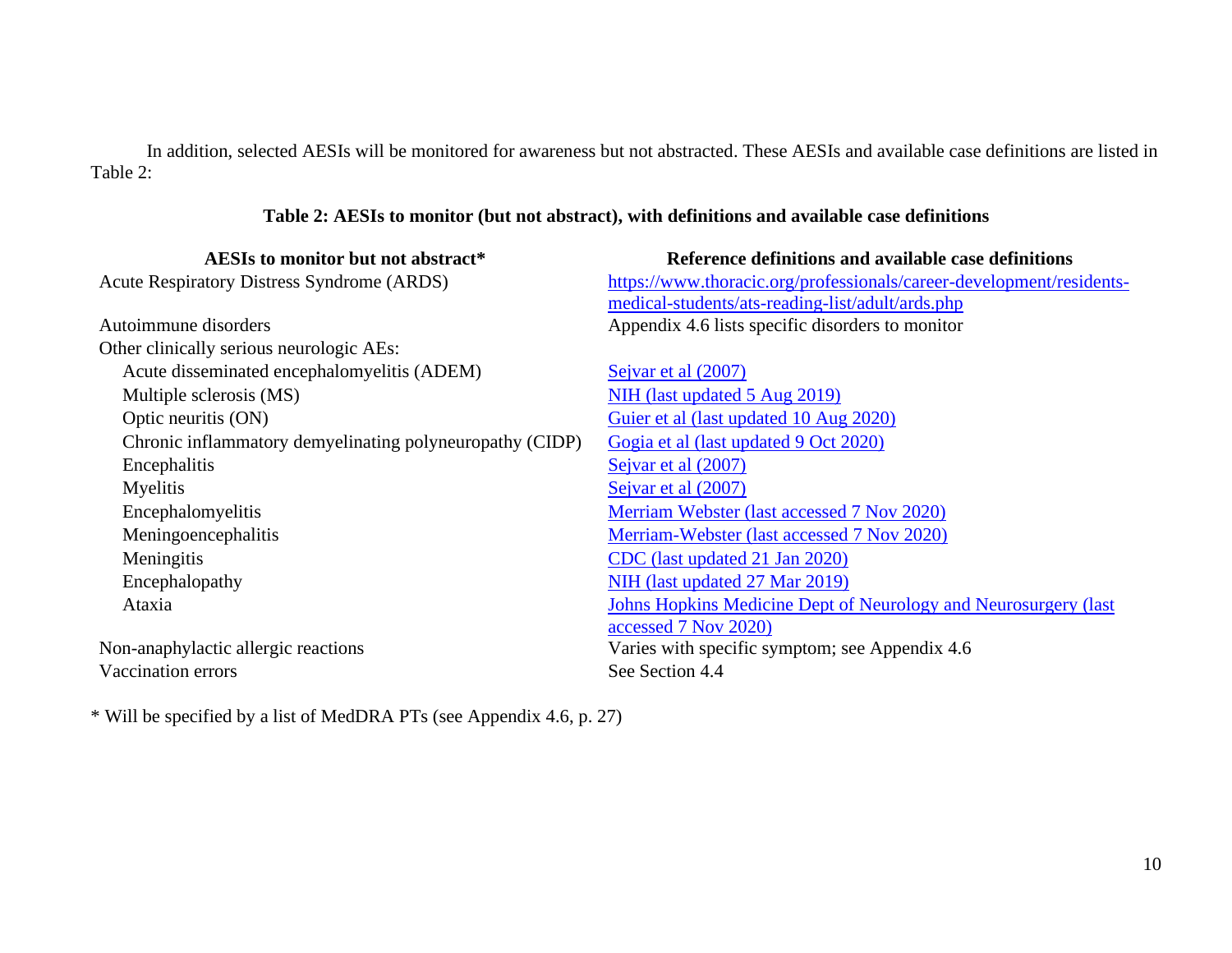### **2.0 Overview of VAERS Surveillance Activities**

The specific tasks and frequency of these tasks for surveillance will be adjusted to meet public health needs, with consideration of staff time and resources. For example, in the event of a significant increase in the number of adverse events (AEs) reported to VAERS that warrant clinical review, additional ISO staff will be assigned to perform reviews. An algorithm of the process to monitor vaccine AEs is shown in Appendix 4.1.

CDC will perform clinical reviews for AESIs listed in Table 1. Results from automated data assessment will identify additional conditions potentially warranting further clinical review.

CDC will perform Proportional Reporting Ratio (PRR) analysis (see section 2.3.1, p. 14), excluding laboratory results, to identify AEs that are disproportionately reported relative to other AEs.

FDA routinely assesses all serious\* and other medically important condition (OMIC) reports daily and performs data mining analyses.

\* *Serious reports are defined by Code of Federal Regulations (FDA CFR 1997) if at least one of the following was reported: death, hospitalization, life-threatening illness, permanent disability and /or prolonged hospitalization, and congenital anomaly.*

Summaries (or other deliverables, as needed) will be based on data processing, coding and follow-up, automated data, and clinical review, as well as field investigations as appropriate. COVID-19 vaccine safety coordination meetings among ISO team members and FDA will be scheduled weekly (or more frequently, as needed) to discuss results of the automated data and (if indicated) clinical review.

#### **2.1 Data processing and coding and follow-up**

The CDC contractor for VAERS receives, processes, and manages VAERS reports. The contractor receives reports online and by mail, fax, or telephone. Using standard procedures, contractor staff will review each U.S. report following COVID-19 vaccines and assign standard codes to each reported sign, symptom, and diagnosis using Medical Dictionary for Regulatory Activities terminology [10]. The staff will enter all MedDRA terms and other information from each VAERS report form into a computerized database. Vaccine type codes in the VAERS database are shown in Appendix 4.2.

Trained contractor staff will request additional information including hospital records and autopsy reports when appropriate (Appendices 4.3 and 4.4). Medical records are routinely requested for all serious reports, including deaths.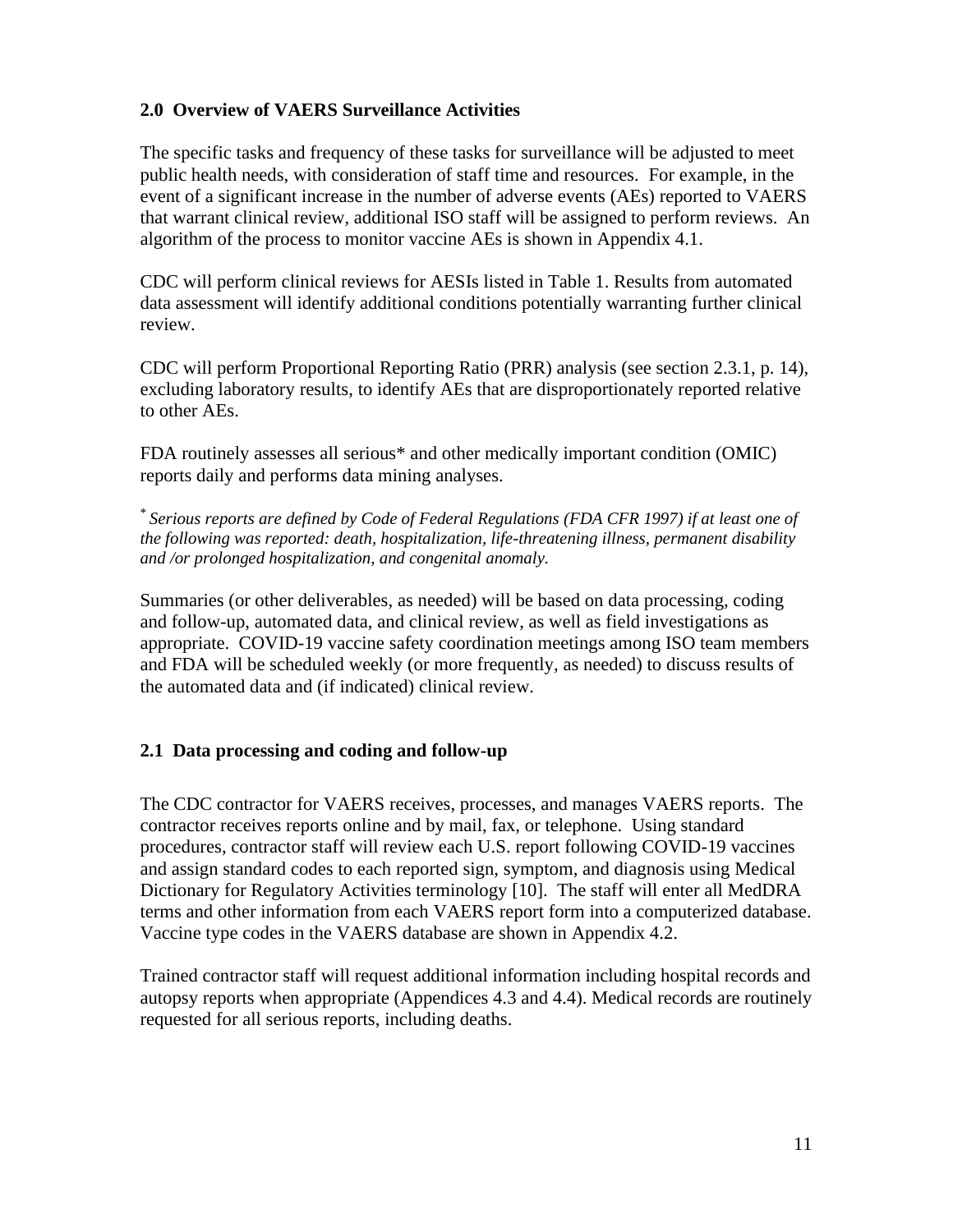Contractor clinical staff will summarize data and assign additional MedDRA codes for symptoms, signs, and diagnoses identified from the requested additional information. They will then add these additional codes to the data originally entered into the database for the specific VAERS report.

Table 3 lists the AESIs for which medical records will be requested and reviewed. Manual review of serious reports is routinely performed by FDA (a more in-depth clinical review will be performed by CDC as indicated).

| <b>AESI</b>                                  | <b>Medical and</b>                  | <b>Clinical review</b> |
|----------------------------------------------|-------------------------------------|------------------------|
|                                              | vaccination records                 | by CDC*                |
|                                              | obtained by contractor <sup>+</sup> |                        |
| Acute Myocardial Infarction (AMI)            | Yes                                 | Yes $(0-18)$           |
| Anaphylaxis                                  | Yes                                 | Yes $(0-18)$           |
| Coagulopathy                                 | Yes                                 | Yes $(0-18)$           |
| Death                                        | Yes                                 | Yes $(0-18)$           |
| <b>GBS</b>                                   | Yes                                 | Yes                    |
| Kawasaki's disease                           | Yes                                 | Yes $(0-18)$           |
| Multisystem Inflammatory Syndrome            | Yes                                 | Yes                    |
| in Adults (MIS-A)                            |                                     |                        |
| <b>Multisystem Inflammatory Syndrome</b>     | Yes                                 | Yes $(0-20)$           |
| in Children (MIS-C)                          |                                     |                        |
| Myopericarditis <sup>‡</sup>                 | N <sub>o</sub>                      | Yes                    |
| Narcolepsy/Cataplexy                         | Yes                                 | Yes $(0-18)$           |
| <b>Pregnancy and Prespecified Conditions</b> | Yes                                 | Yes                    |
| Seizure/Convulsion                           | Yes                                 | Yes $(0-18)$           |
| <b>Stroke</b>                                | Yes                                 | Yes $(0-18)$           |
| Thrombosis with thrombocytopenia             | N <sub>o</sub>                      | Yes                    |
| syndrome $(TTS)$ $\ddagger$                  |                                     |                        |
| Transverse myelitis                          | Yes                                 | Yes $(0-18)$           |

### **Table 3: AESIs for which medical records will be requested and reviewed**

†Medical records are requested only for serious reports, or upon request by CDC. Vaccination records are only obtained if the dose number is missing or if the vaccine manufacturer is unknown or the brand is not specified, and the lot number is unknown, not specified or unclear

‡ Medical records requested by CDC's medical record abstraction team, NOT contractor

\*Includes review of VAERS form and available medical records by primary ISO staff. Initial review will be performed and documented within CDC internal COVID-19 medical abstraction website. More detailed review will be performed as needed

All COVID-19 vaccine reports will be entered into the VAERS database and assigned a unique identifying (ID) VAERS number during normal business hours. The contractor will send daily e-mail alerts (Daily Priority Reports) to CDC/FDA with a list of VAERS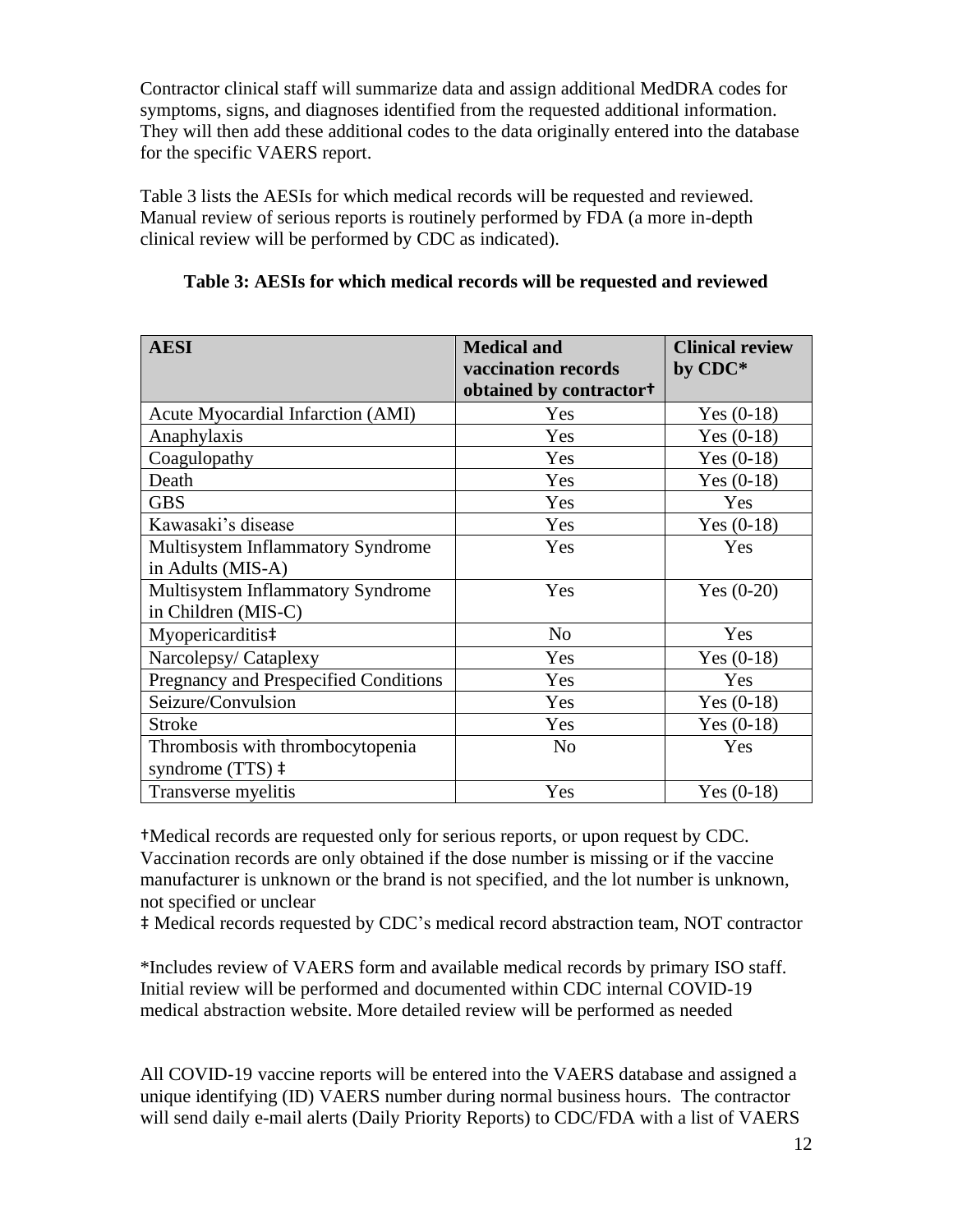ID numbers for all deaths, non-death serious and non-serious reports after COVID-19 vaccines.

### **2.1.1 Jurisdiction-specific data in VAERS reports after COVID-19 vaccines**

ISO will make selected VAERS data available to Vaccine Safety Coordinators (VSCs) in requesting jurisdictions on a weekly basis via Epi-X. The selected data will include the following:

- Unredacted initial report data for reports of residents<sup>\*</sup> within the VSC's jurisdiction (i.e., local, state, or territorial health department) who experience AEs after receiving COVID-19 vaccines; report data of state or territorial jurisdictions will include unredacted report data of local jurisdictions within that state or territory. These unredacted data will not be accessible by other jurisdictions. These unredacted data will be refreshed on Epi-X weekly.
- Cumulative counts of VAERS reports after vaccination with COVID-19 vaccines, cross-tabulated in the following manner:
	- o Rows listing each jurisdiction by total cumulative counts, stratified by seriousness (non-serious, serious non-death, and death)
	- o Rows listing selected AESIs by total cumulative counts among all jurisdictions combined (to avoid small cell counts and potential unintended identification of affected persons), stratified by age group, in years (0–4, 5– 17, 18–49, 50–64, 65–74, 75–84, ≥85, not reported, and total)
	- o These cumulative counts will include all reports to date and will be refreshed on Epi-X weekly.

\* Residency will be assigned in the following hierarchy: 1) state or territory of reported patient residency; if not available, 2) state or territory where COVID-19 vaccine was administered; if not available, 3) state or territory of person making the VAERS report; absent these data, residency will be decided per standard contractor business rules. Residence within a local jurisdiction will be determined in similar fashion, based upon city and ZIP code information comprising the local jurisdiction.

Weekly redacted data will be made available publicly via CDC WONDER [\(https://wonder.cdc.gov/\)](https://wonder.cdc.gov/), HHS [\(https://vaers.hhs.gov](https://vaers.hhs.gov/) ), and Epi-X on the same date. Case counts on Epi-X and public websites should be equal; any differences in case counts may result from data processing (e.g., data cleaning) and will be reconciled as the data mature.

#### **2.1.2. Vaccination Errors**

Reports of vaccination errors will be identified by conducting an automated search using MedDRA preferred terms (PTs) and organized into vaccination error groups shown in Appendix 4.5.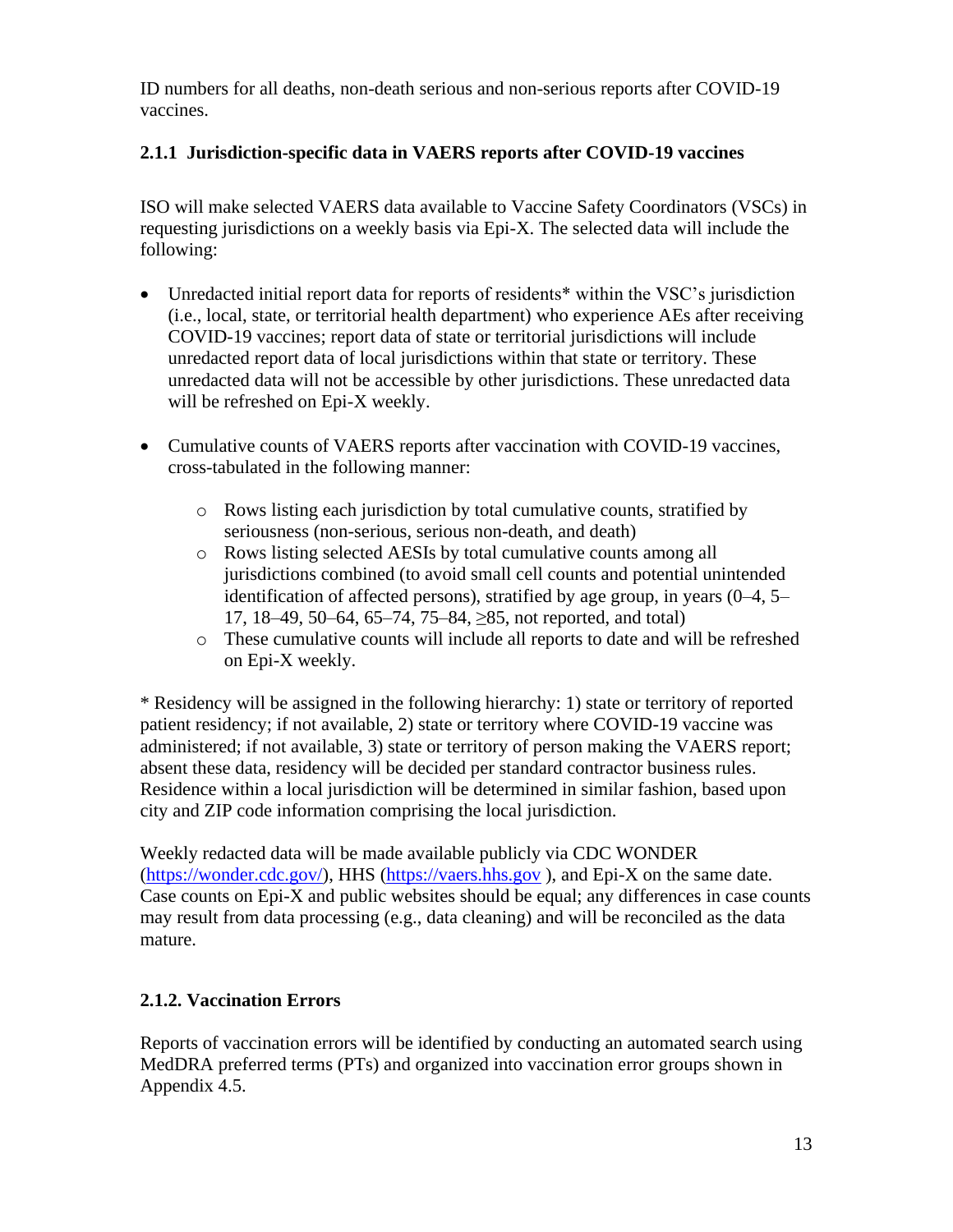- Some reports that use the MedDRA PT codes in Appendix 4.5 do not always document a vaccination error.
- Vaccination errors will be summarized by vaccination error group based on automated data and include any error involving COVID-19 vaccines and any other coadministered vaccine(s). Clinical review of VAERS reports may be performed for vaccination error reports that are classified as serious (see p.11) , and vaccination error PTs with elevated PRRs.

The data from this automated search will be provided as a weekly automated table that will be reviewed as described below in sections 2.4 and 3.0.

### **2.2 Automated tables:**

A series of tables will be generated using the VAERS automated data.

### **2.2.1 VAERS daily tables**

Data tables for internal use demonstrating frequency of general characteristics and preferred terms will be generated automatically using pre-defined variables populated by VAERS data.

The following weekly tables will be available every Monday (data as of the previous Friday):

- Table 1. All reports following COVID-19 vaccines by severity and selected manufacturer/brand name
- Table 2. Top 25 most frequently reported AEs following COVID-19 vaccines by dose number

Table 3. Daily counts of GBS cases following Janssen COVID-19 vaccine

#### **2.2.2 VAERS weekly table**

A version of the cumulative count table by jurisdiction and seriousness from section 2.1.1 will be refreshed weekly for internal use (i.e., inside ISO). This version will be generated independently of the jurisdictional Epi-X/CDC WONDER data and will be almost identical in appearance and content. Because this internal version will use supplemental data not for public release, counts may vary from counts on Epi-X/CDC WONDER.

In addition, a table summarizing select AESIs by age groupand will be presented in weekly and cumulative format.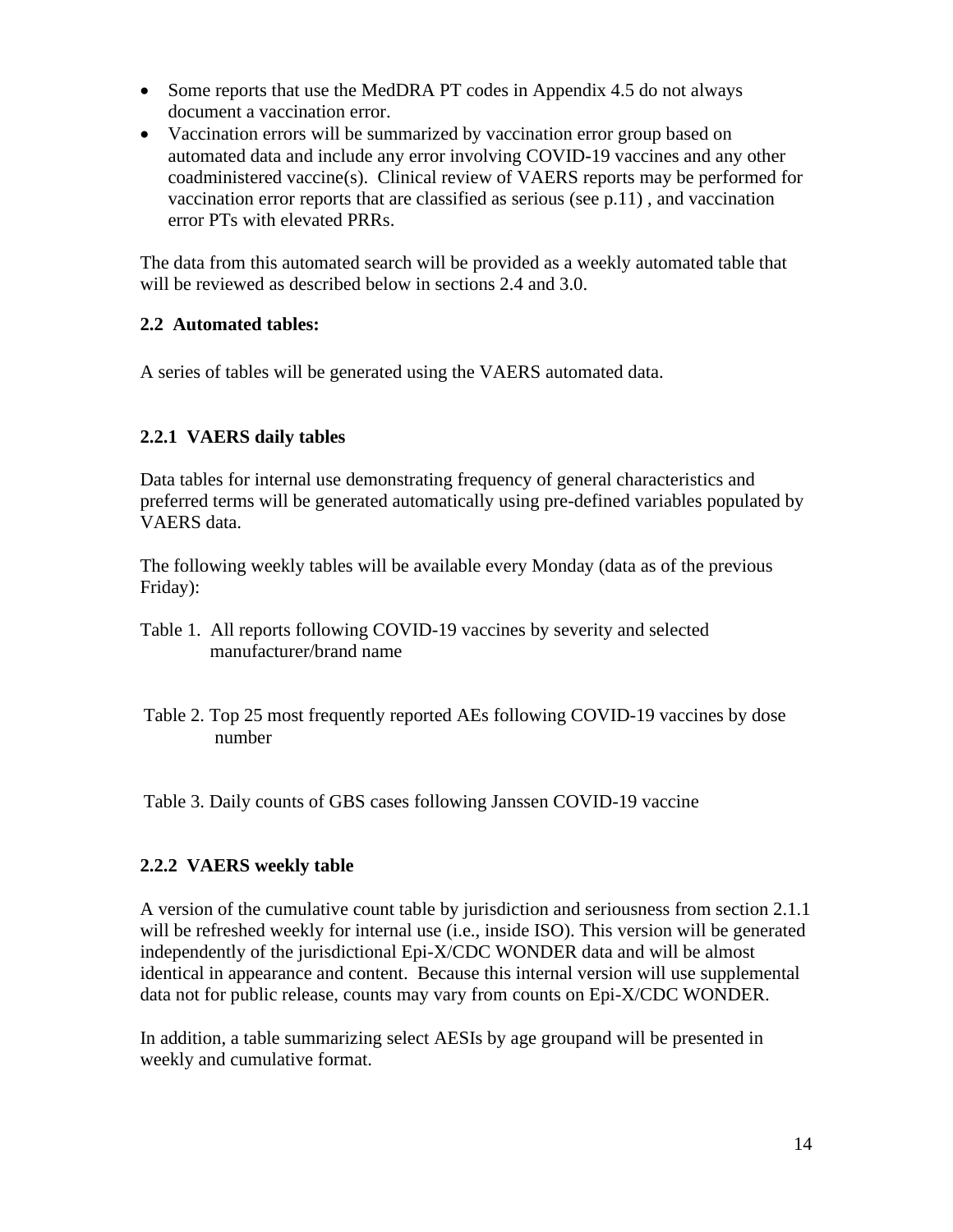Table 1. Reports after vaccination with COVID-19 vaccines by Jurisdicton and Seriousness (Death, Non-Death Serious, Non-Serious)

Table 2. Reports of the following AESIs after vaccination with COVID-19 vaccines, stratified by age group (ages <18 years, 18–49 years, 50–64 years, 65-74 years, 75–84 years, 85+ years, unreported):

- Anaphylaxis
- Acute Myocardial Infarction
- Appendicitis
- Bell's palsy
- Coagulopathy
- Death
- Guillain Barre Syndrome (GBS)
- Kawasaki Disease
- Multisystemic Inflammatory Syndrom in Adults (MIS-A)
- Multisystemic Inflammatory Syndrom in Children (MIS-C)
- Myopericarditis
- Narcolepsy/Cataplexy
- Pregnant
- Seizure
- Stroke
- Transverse Myelitis

#### **2.3 Signal detection methods and data analyses**

The analyses for COVID-19 vaccine safety signals will focus on identifying deviations from preliminary safety data, and possibly from other vaccines, using disproportionality analyses and comparisons of reporting rates.

Two main approaches to data mining are Proportional Reporting Ratios (PRRs) and Empirical Bayesian Geometric Means [11–13]. Both have published literature suggesting criteria for detecting "signals" [14]. PRR will be used at CDC for potential signal detection; Empirical Bayesian data mining will be performed by FDA.

After initial licensure or approval of COVID-19 vaccines in the United States, initial reports may be too few to allow for data mining immediately. As the data mature, PRR and Empirical Bayesian data mining can then be used.

### **2.3.1 Proportional Reporting Ratio (PRR)**

When sufficient data have accrued, CDC will perform PRR data mining on a weekly basis or as needed. PRRs compare the proportion of a specific AE following a specific vaccine versus the proportion of the same AE following receipt of another vaccine (see equation below Table 4). A safety signal is defined as a PRR of at least 2, chi-squared statistic of at least 4, and 3 or more cases of the AE following receipt of the specific vaccine of interest.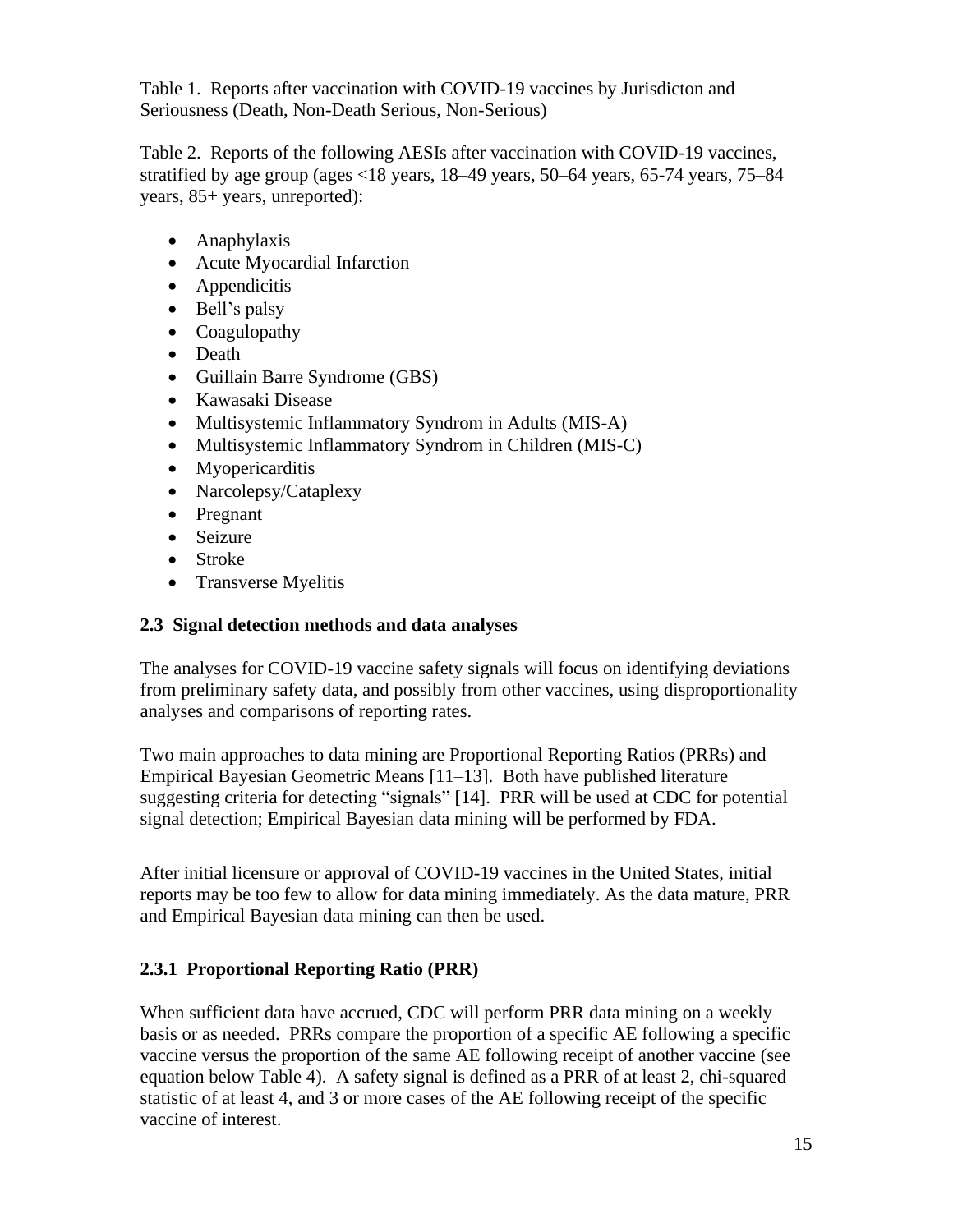CDC will apply appropriate comparator vaccines (e.g., non-covid vaccines received in the last 5 years,) and adjust for severity and age distributions where applicable.

|                         | <b>Specific AE</b> | All other AE |
|-------------------------|--------------------|--------------|
| <b>Specific vaccine</b> | л                  | B            |

**All other vaccines C D**

**Table 4. Calculation of Proportional Reporting Ratio (PRR)**

 $PRR = [a/(a+b)]$  $[c/(c+d)]$ 

### **2.3.2 Data mining**

FDA will perform data mining at least biweekly (with stratified data mining monthly) using empirical Bayesian data mining to identify AEs reported more frequently than expected following vaccination with COVID-19 vaccines, using published criteria [12, 14]. Vaccine product-specific AE pairs following specific COVID-19 vaccines with reporting proportions at least twice that of other vaccines in the VAERS database (i.e., lower bound of the 90% confidence interval of the Empirical Bayesian Geometric Mean [EB05] >2) will be evaluated. Data mining runs can be adjusted and/or stratified by possible confounding variables such as age, sex, season of administration, and type of vaccines. FDA and CDC will share and discuss results of data mining analyses and signals.

### **2.3.3 Crude reporting rates**

If needed for internal purposes, crude reporting rates will be calculated based on COVID-19 vaccine doses administered .

#### **2.4 Review of VAERS forms, medical records, and automated tables for reports of interest**

- Daily priority reports will provide VAERS ID numbers and seriousness (Death, Non-Death Serious, Non-Serious); these reports can be reviewed by VAERS personnel for initial information.
- Daily line list will provide VAERS ID numbers, associated AESIs, and assigned medical abstractor names. Medical abstractors will then access the VAERS VPN, review available medical records, and complete abstraction using an internal REDCap database (Figure).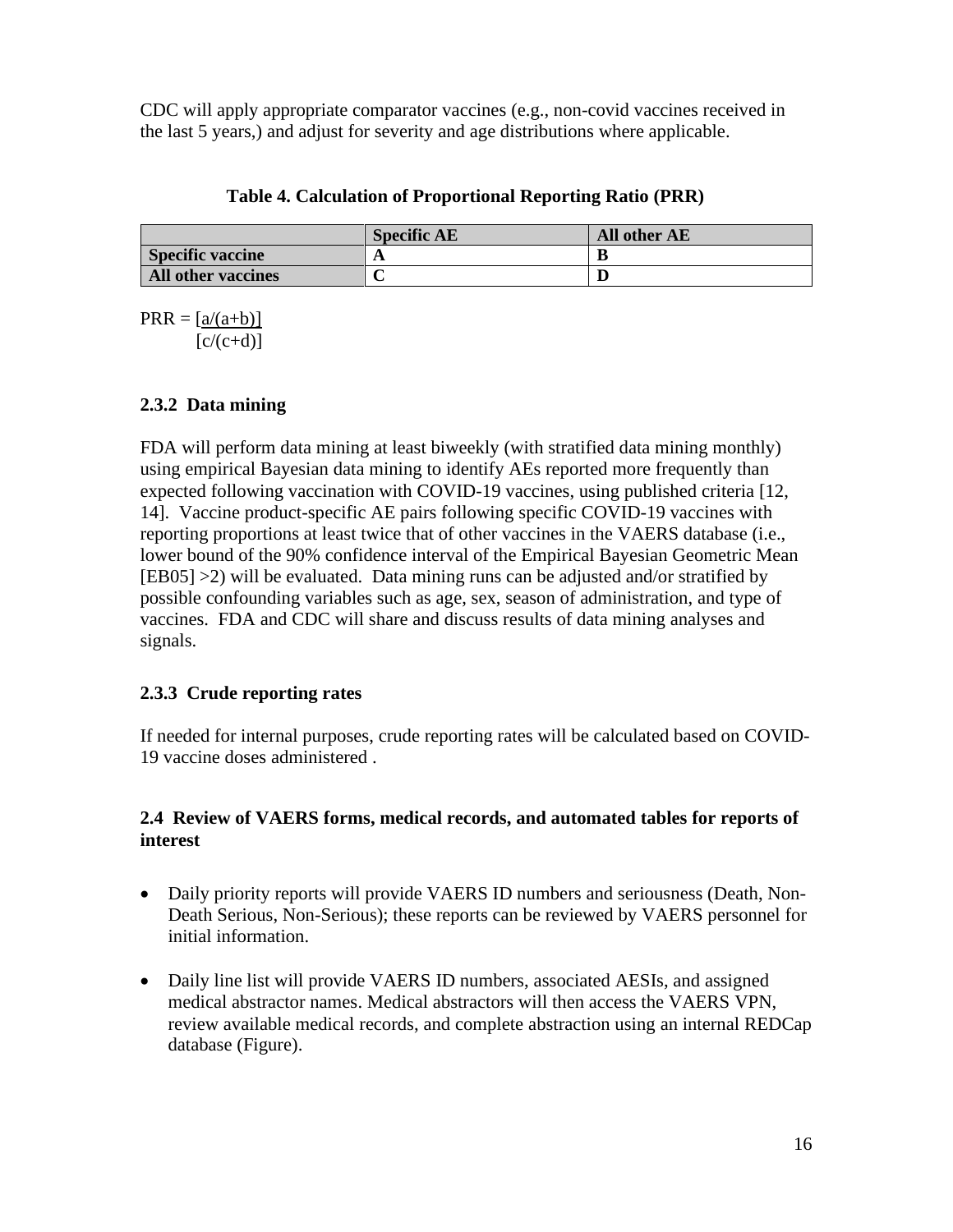• Automated tables referenced in section 2.2.2 will be reviewed weekly for potential safety signals.



**Figure: abstraction process** 

MedDRA terms identified as safety signals due to stastistically significant finding on data mining will be reviewed as appropriate. The pattern or trend of data mining results over a period of time (e.g., several weeks) will be monitored before initiating a clinical review. Other factors, such as clinical importance, whether AEs are unexpected, seriousness, and whether a specific syndrome or diagnosis is identified rather than non-specific symptoms will be considered in determining if clinical review will be performed.

Identification of a cluster of reports or unexpected AEs will be further investigated, and additional information on serious AEs will be shared with CDC leadership. A list of lot numbers of vaccines that may be of concern will be requested from FDA. In the event of review of difficult or rare cases, subject matter experts (e.g., neurologist, the Clinical Immunization Safety Assessment network) may be consulted.

Clinical review will include reviewing reports (and associated medical records) containing the identified MedDRA terms, confirming appropriate coding, confirming diagnosis (e.g., by applying a case definition), confirming time from vaccination to symptom onset, reviewing the patient history and course of illness to identify risk factors, and potentially comparing to comparable data for another vaccine.

A summary of the data review described in this section will be provided monthly, or as needed, to pertinent stakeholders (e.g., Immunization Safety Office leadership, FDA partners).

#### **2.5 Signal assessment**

Signal detection can occur in VAERS surveillance through FDA empirical Bayesian data mining, through CDC PRR data mining, and through descriptive analysis. When a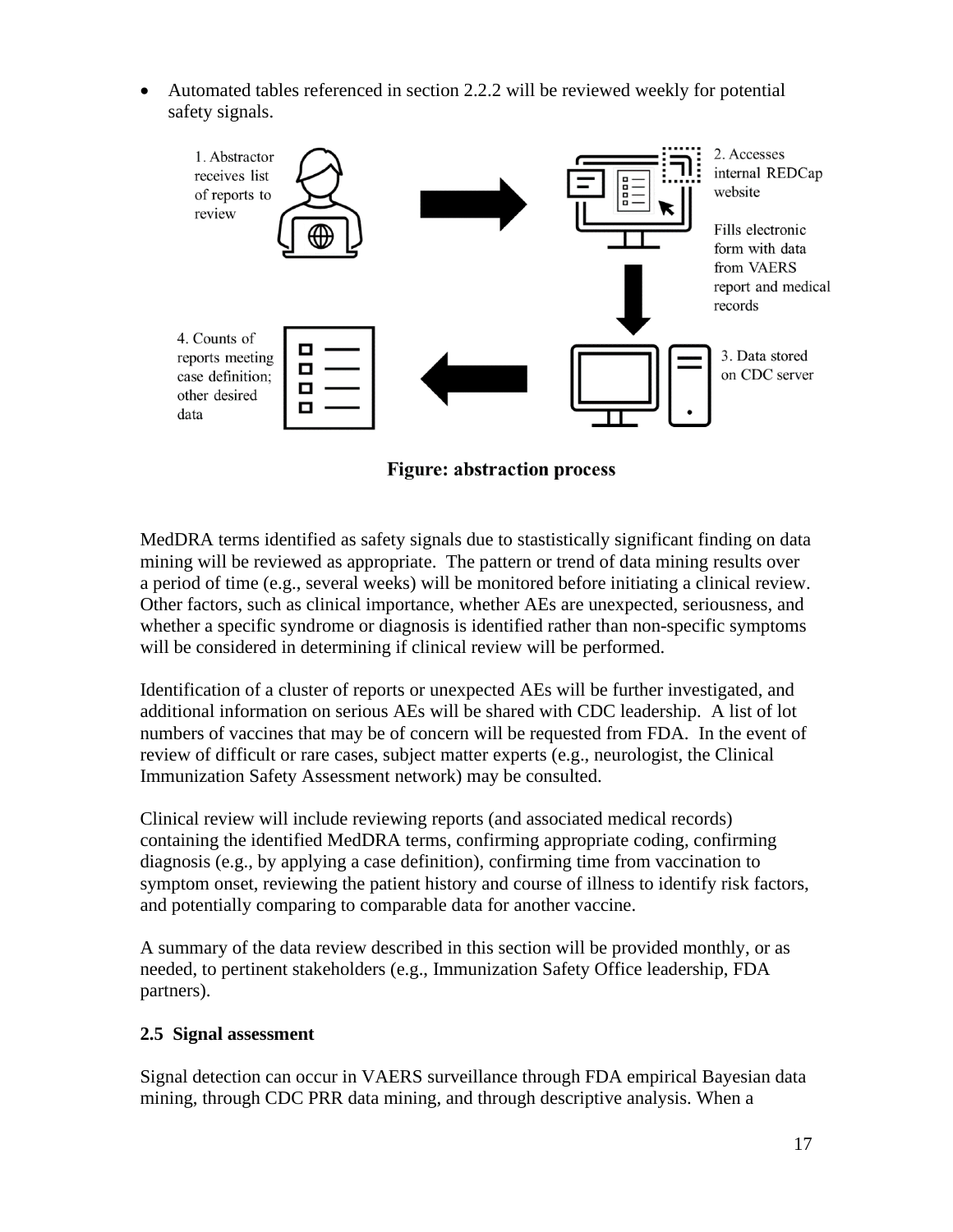potential signal is detected, ISO VAERS staff shall take a series of steps to assess the potential signal. Steps may include, but are not limited to:

- Assess if the potential signal merits further investigation (e.g., expected AEs might not warrant further analysis)
- Consult with FDA colleagues to coordinate response
- Perform quality checks on data management and data analysis that led to signal detection
- Individual report review to:
	- o Confirm the accuracy of MedDRA coding
	- o Confirm the AE outcome and apply a standardized case definition if appropriate
	- o Confirm onset interval to assess biological plausibility
	- o Assess for other risk factors that might contribute to the AE
	- o Assess the clinical seriousness
- Perform comparative analysis with other vaccines (e.g., compare frequencies and proportions with influenza vaccine)
- Analyze reporting rates and compare reporting rates with other vaccines or background rates

If, after an initial assessment, VAERS investigators determine a signal warrants further investigation, the VAERS team lead will notify ISO leadership and develop a coordinated response plan. Any appropriate investigation will be conducted in collaboration with FDA. FDA will share with CDC reports of possible concern based of the data mining results and assess product-specific or lot safety as appropriate. ISO leadership will be responsible for notifying NCIRD and the CDC COVID-19 Vaccine Task Force (VTF) in a timely manner.

#### **3.0 Coordination and Collaboration**

Meetings and conference calls will be scheduled as follows, subject to change as needed:

- 1) **Weekly review by team lead and ISO leadership,** to review counts of reports and selected subgroups (e.g., deaths)
- 2) **Weekly VAERS Team COVID-19 Meeting** among VAERS team members
	- a. To review the automated tables and clinical summary
	- b. To analyze and interpret the VAERS data
	- c. To discuss signals or potential events of concern
- 3) **Weekly (or as needed) CDC/FDA COVID-19 Safety Coordination Meeting** with ISO leadership, NCIRD representatives, and FDA
	- a. To present pertinent automated data and clinical summary (e.g., AEs resulting in signals) and FDA data mining results
	- b. To provide updates on ISO VAERS team and FDA COVID-19 vaccine activities (e.g., scientific projects/publications, regulations, data from other vaccine safety systems)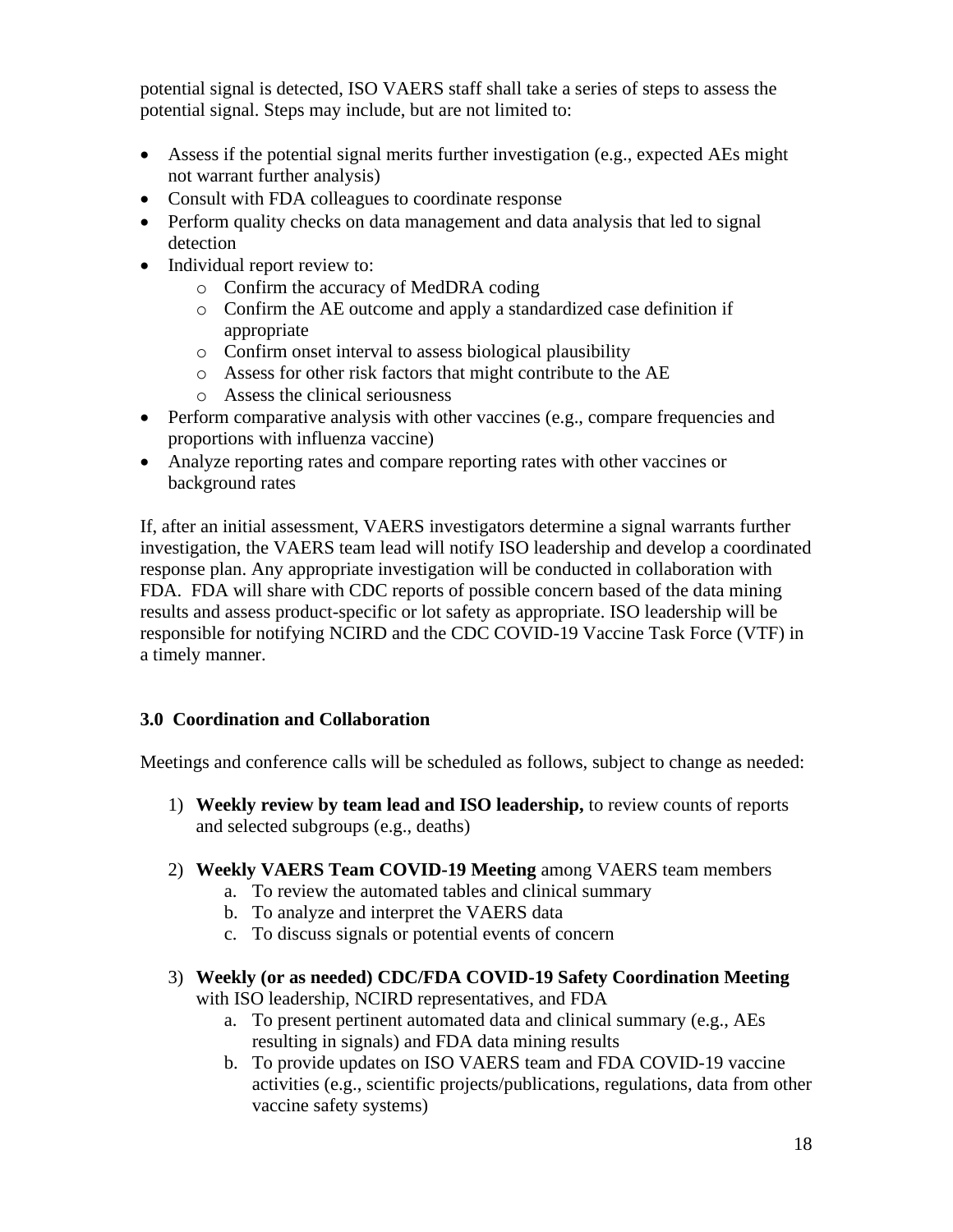#### **4.0 Appendices**

### **4.1 Process of monitoring of COVID-19 vaccine adverse events**



#### **4.2 VAERS codes for COVID-19 vaccines [pending]**

| <b>Vaccine type</b>   | $\mathbb{C}\mathbf{D}\mathbf{C}$ code | <b>Notes</b> |
|-----------------------|---------------------------------------|--------------|
| (Fill as appropriate) |                                       |              |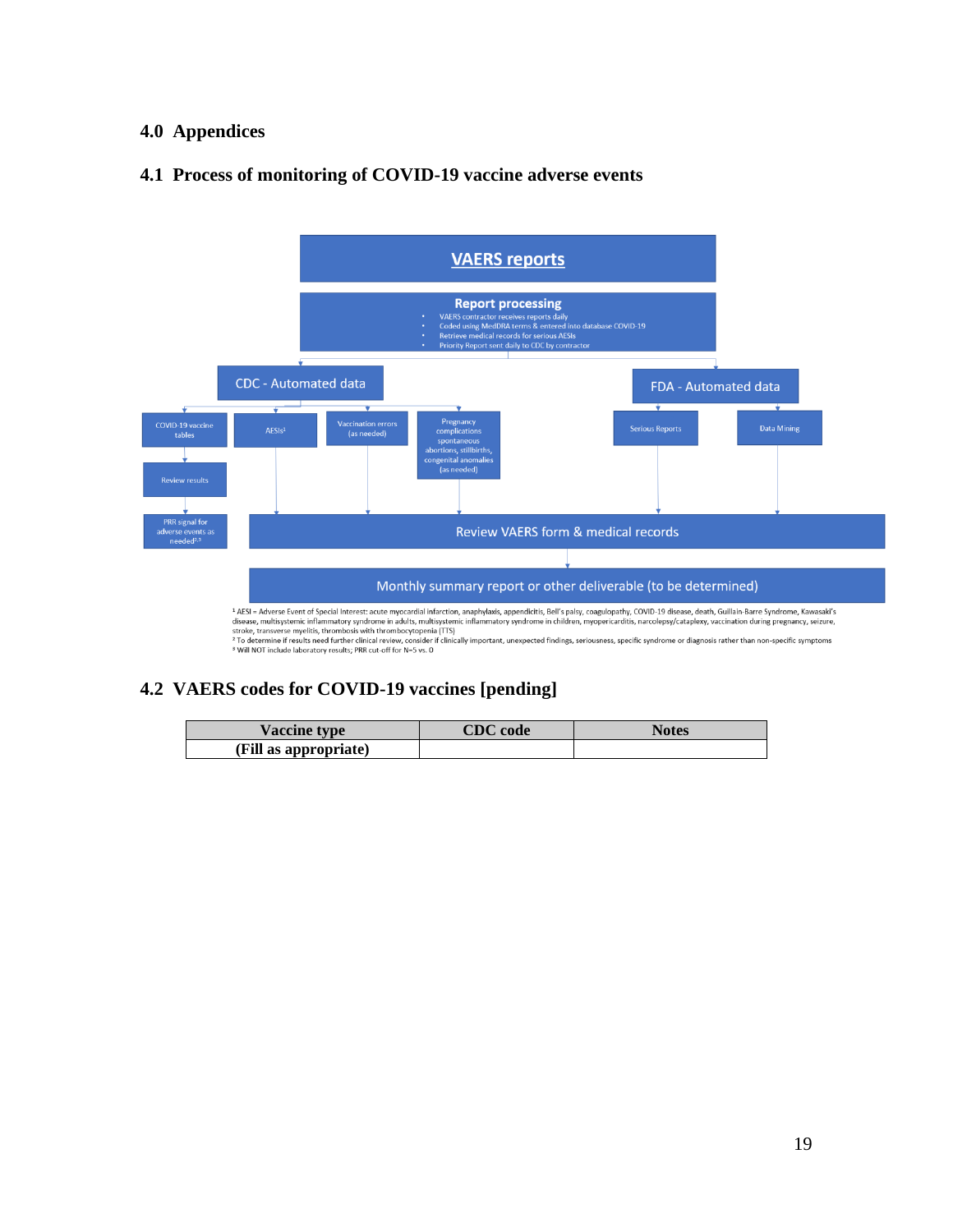#### **4.3 NURFU (Nurses Follow-up) Guidance: requesting additional information for selected AESIs**

| <b>Criteria</b>                                        |                                                              |                                                                | Actions <sup>1</sup> / |
|--------------------------------------------------------|--------------------------------------------------------------|----------------------------------------------------------------|------------------------|
| <b>Description</b>                                     | <b>Vaccine Brand/Manufacturer/Dose</b><br><b>Report Type</b> |                                                                | <b>Documents</b>       |
|                                                        |                                                              |                                                                | <b>Requested</b>       |
| A11                                                    | Serious                                                      | (Unknown/Not Specified Brand/Manufacturer Vaccination records) |                        |
|                                                        | (including manufacturer reports)                             | <b>AND</b>                                                     |                        |
|                                                        |                                                              | Unknown/Not Specified/Unclear Lot Number)                      |                        |
|                                                        |                                                              | OR                                                             |                        |
|                                                        |                                                              | Dose Number Missing <sup>2</sup>                               |                        |
| A11                                                    | Serious <sup>3</sup>                                         | Any Brand/Manufacturer                                         | Clinical follow-up     |
|                                                        | (including manufacturer reports)                             |                                                                |                        |
| Special Interest Cases identified Serious/Non-serious- |                                                              | Any Brand/Manufacturer                                         | Clinical follow-up     |
| by VAERS ID                                            | (including manufacturer reports)                             |                                                                |                        |

<sup>1</sup>Continue to obtain medical records pertaining to reported adverse event up to 3 months. After 3 months of unsuccessful attempts, close out case unless patient remains hospitalized. For pregnancy reports, reengage follow-up at time of delivery of live birth for one year. (Reaccess Clinical Follow-up specifications for COVID-19 Pregnancy Cases in January 2022)

<sup>2</sup>Subject to change based on volume of initiations requested

<sup>3</sup>CDC will obtain medical records for Myopericarditis and TTS cases. They will send a weekly list of VAERS IDs to GDIT to NOT get medical records on, to reduce duplication of effort. GDIT should use medical judgment to identify Myopericarditis and TTS cases. CDC is using the following PTs to identify Myocarditis cases: Atypical mycobacterium pericarditis, Autoimmune myocarditis, Autoimmune pericarditis, Bacterial pericarditis, Coxsackie myocarditis, Coxsackie pericarditis, Cytomegalovirus myocarditis, Cytomegalovirus pericarditis, Enterovirus myocarditis, Eosinophilic myocarditis, Hypersensitivity myocarditis, Immune-mediated myocarditis, Myocarditis, Myocarditis bacterial, Myocarditis helminthic, Myocarditis infectious, Myocarditis meningococcal, Myocarditis mycotic, Myocarditis post infection, Myocarditis septic, Pericarditis, Pericarditis adhesive, Pericarditis constrictive, Pericarditis helminthic, Pericarditis infective, Pericarditis mycoplasmal, Pleuropericarditis, Purulent pericarditis, Viral myocarditis, Viral pericarditis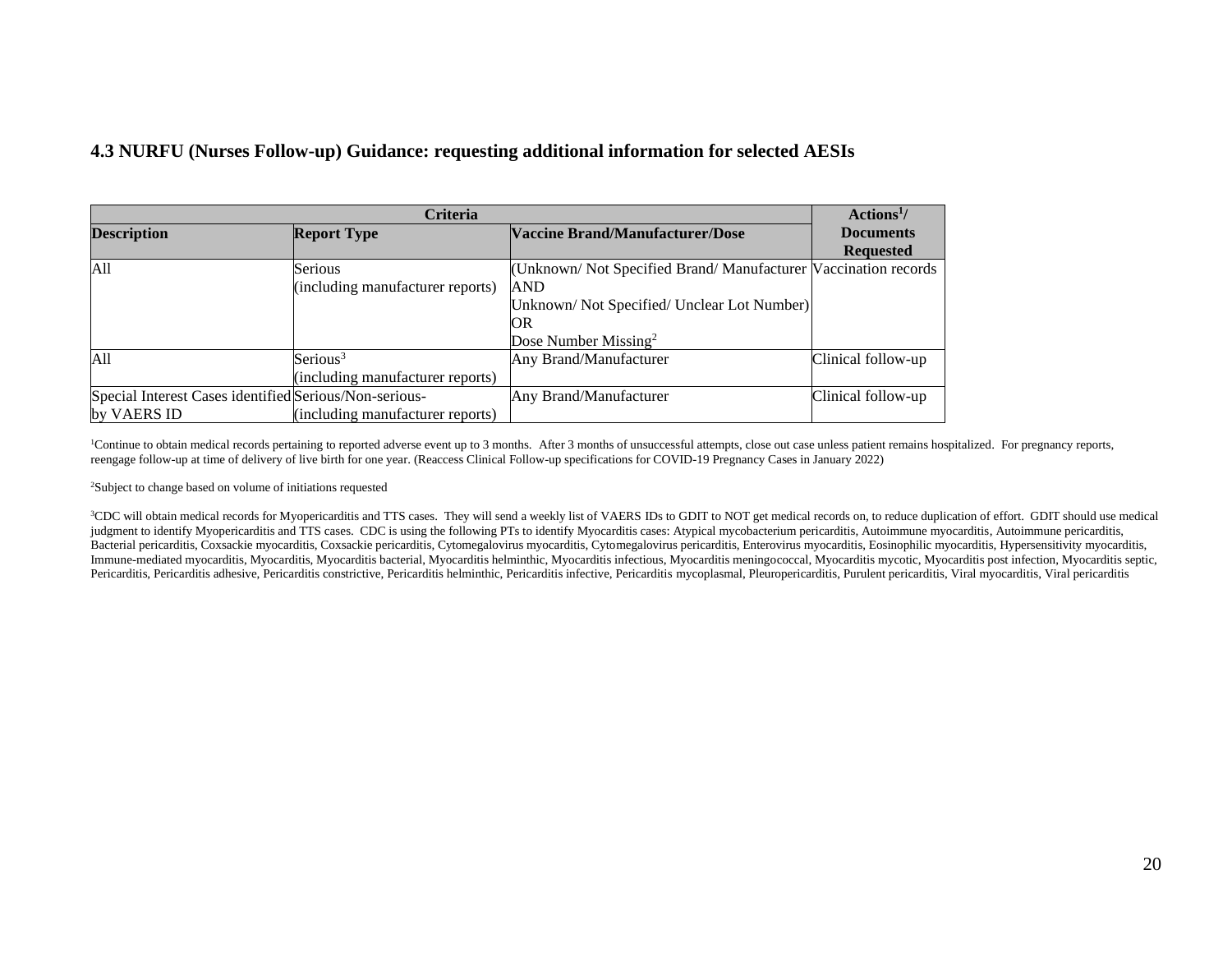| <b>Category</b>                                | Serious reports |                                   | Serious/Prespecified<br><b>Conditions follow-</b><br>up initiation | <b>Non-serious reports</b> |                                   |
|------------------------------------------------|-----------------|-----------------------------------|--------------------------------------------------------------------|----------------------------|-----------------------------------|
|                                                | Scan within     | Complete<br>process<br>within $3$ |                                                                    | Scan within                | Complete<br>process<br>within $3$ |
| 1. US Deaths <sup>4</sup>                      | $\mathbf{1}$    | $\mathbf{1}$                      | $\mathbf{1}$                                                       | N/A                        | N/A                               |
| 3. US 5-day                                    | $\overline{2}$  | $\overline{2}$                    | N/A                                                                | N/A                        | N/A                               |
| 4. US 15-day                                   | $\overline{2}$  | $\overline{2}$                    | N/A                                                                | N/A                        | N/A                               |
| $5. US^5$                                      | $\overline{2}$  | 3                                 | $\overline{3}$                                                     | $\overline{2}$             | 5                                 |
| 6. US Malfunction<br>Only $6$                  | $\overline{2}$  | 20                                | N/A                                                                | $\overline{2}$             | 20                                |
| 7. Foreign Deaths                              | $\overline{2}$  | $\overline{2}$                    | N/A                                                                | N/A                        | N/A                               |
| 8. Foreign 5-day <sup>7</sup>                  | $\overline{2}$  | $\overline{2}$                    | N/A                                                                | N/A                        | N/A                               |
| 9. Foreign 15-day                              | $\overline{2}$  | 90                                | N/A                                                                | N/A                        | N/A                               |
| 10. Foreign<br>Malfunction Only <sup>6,7</sup> | $\overline{2}$  | 30                                | N/A                                                                | $\overline{2}$             | 45                                |
| 11. Foreign <sup>7</sup>                       | $\overline{2}$  | 30                                | N/A                                                                | 5                          | 120                               |

#### **4.4 VAERS triaging of reports in business days1,2**

1. Subject to change after discussion between CDC and FDA in response to new public health policies and/or events and/or funding availability and/or technical issues and/or paper reporting.

2. Not applicable for GBS reports where a patient is confined to facility longer than the time allowed for follow-up (e.g., patient in rehabilitation after GBS)

3. Completion includes scanning, data entry, and coding

4.. If final autopsy report or death certificates are not received within 2 months, make request every 2 months

5. If no records received within 5 days from the original request, make additional monthly requests up to 3 months. After 3 months of unsuccessful attempts, close out case unless patient remains hospitalized.

6. Malfunction reports defined as any ICSR with the "Local Criteria Report Type" data element (FDA.C.1.7.1) = "Malfunction only (No AE)".

7. Preferred timeframes are displayed; timeframes are subject to change due to volume of reports received and staffing resources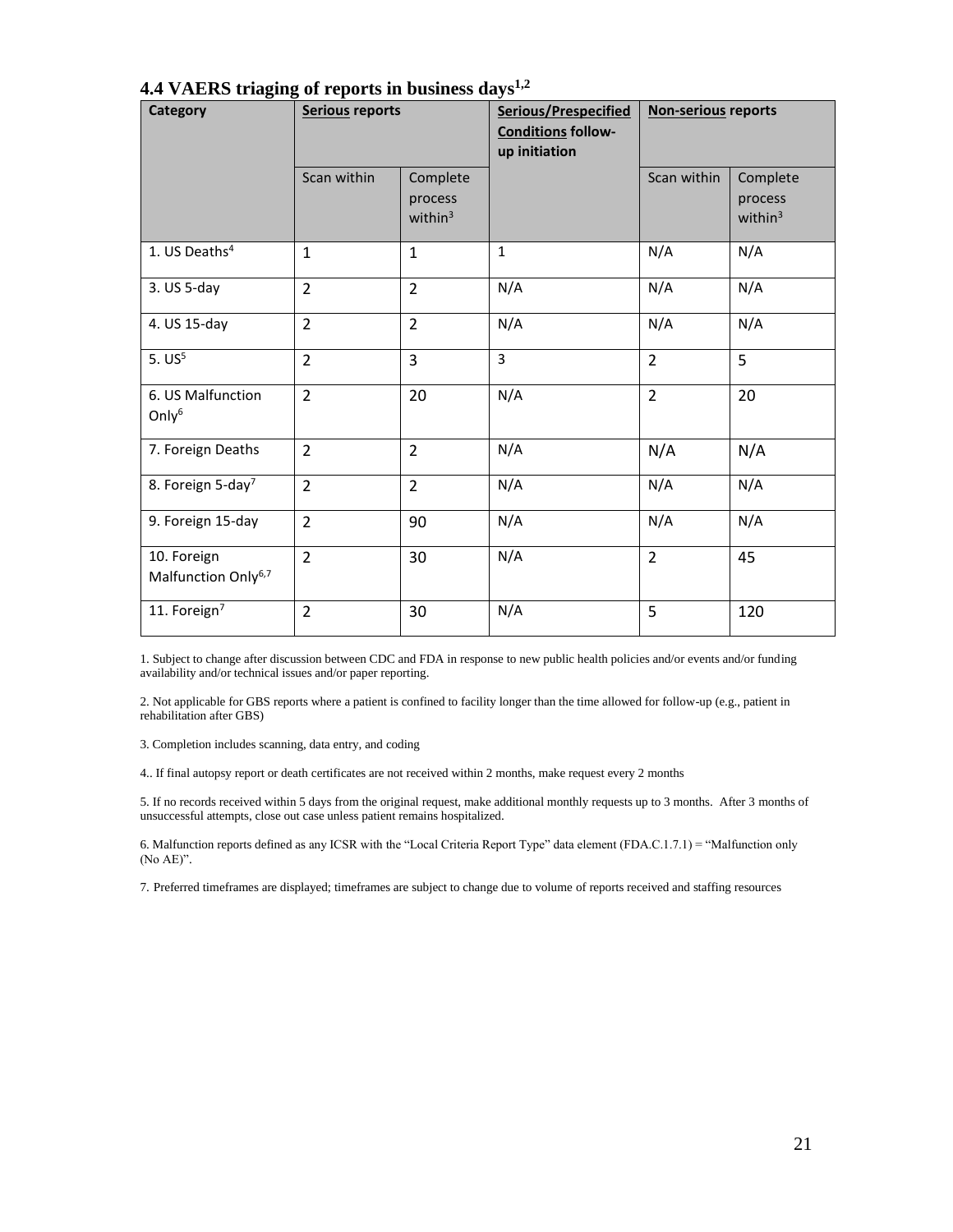#### **4.5 Vaccination error groups and MedDRA Preferred Terms (PTs) for COVID-19 vaccination errors**

Administration Errors

- Accidental exposure to product
- Accidental exposure to product by child
- Drug administered in wrong device
- Exposure via direct contact
- Exposure via eye contact
- Exposure via skin contact
- Inadequate aseptic technique in use of product
- Incorrect product administration duration
- Incorrect product formulation administered
- Incorrect route of product administration
- Intercepted drug administration error
- Lack of administration site rotation
- Lack of injection site rotation
- Lack of vaccination site rotation
- Multiple use of single-use product
- Occupational exposure to product
- Paravenous drug administration
- Product administration error
- Product administered at inappropriate site
- Product commingling
- Product leakage
- Product use complaint
- Product use in unapproved indication
- Unintentional use for unapproved indication,
- Wrong technique in device usage process
- Wrong technique in product usage process

#### Contraindication to vaccination

- Contraindication to vaccination
- Contraindicated product administered
- Contraindicated product prescribed
- Documented hypersensitivity to administered product
- Labelled drug-disease interaction medication error
- Labelled drug-drug interaction medication error
- Labelled drug-food interaction medication error

#### Equipment

- Device breakage
- Device connection issue
- Device defective
- Device difficult to use
- Device dislocation
- Device failure
- Device leakage
- Device issue
- Device malfunction
- Device use issue
- Device use error
- Expired device used
- Exposure to contaminated device
- Exposure via contaminated device
- Incorrect dose administered by device
- Injury associated with device
- Medical device complication
- Needle issue
- Poor quality device used
- Syringe issue
- Wrong device used

#### General

- Medication error
- Intercepted medication error
- Product use issue
- Unintentional use for unapproved indication
- Vaccination error

#### Inappropriate schedule of drug administration

- Inappropriate schedule of product administration
- Product administered to patient of inappropriate age
- Wrong schedule

#### Incorrect dose

- Accidental overdose
- Accidental underdose
- Booster dose missed
- Dose calculation error
- Extra dose administered
- Incomplete course of vaccination
- Incorrect dose administered
- Incorrect dosage administered
- Incorrect product dosage form administered
- Overdose
- Product dose omission
- Single component of two component product administered
- Underdose
- Wrong dose
- Wrong strength

#### Prescribing and dispensing

- Drug dispensed to wrong patient
- Inappropriate prescribing
- Intercepted drug dispensing error
- Intercepted drug prescribing error
- Intercepted product selection error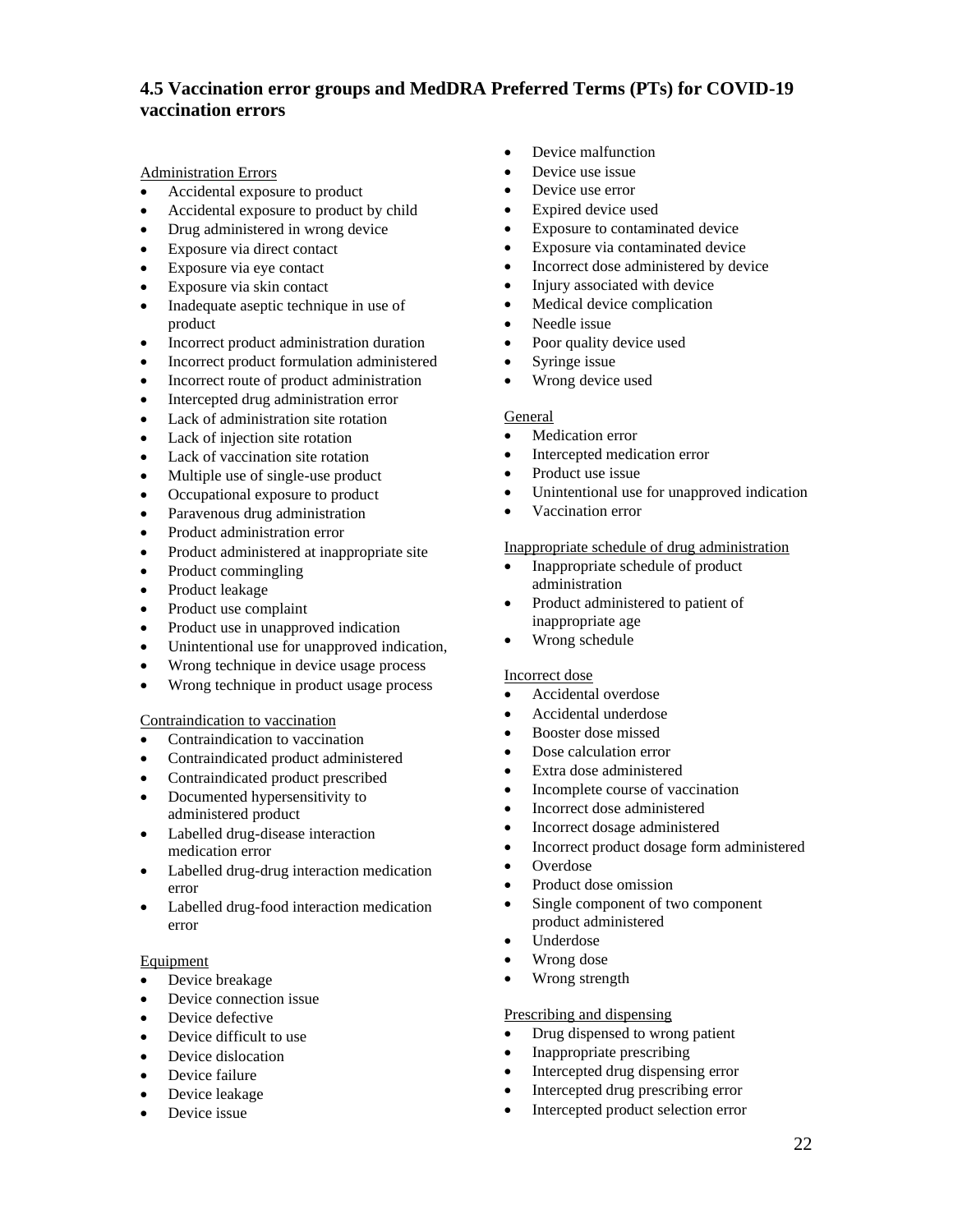- Prescribed overdose
- Prescribed underdose
- Product dispensing error
- Product preparation error
- Product preparation issue
- Product prescribing error
- Product prescribing issue
- Product selection error
- Transcription medication error

#### Product quality

- Discontinued product administered
- Expired product administered
- Incorrect product storage
- Poor quality product administered
- Product contamination
- Product contamination microbial
- Product contamination physical
- Product expiration date issue
- Product quality issue
- Product quality control issue
- Product reconstitution issue
- Product reconstitution quality issue
- Product sterility lacking
- Product storage error

#### Product labeling/packaging

- Product barcode issue
- Product container issue
- Product design confusion
- Product dosage form confusion
- Product identification number issue
- Product label confusion
- Product label issue
- Product label on wrong product
- Product lot number issue
- Product name confusion
- Product packaging confusion
- Product packaging issue
- Product outer packaging issue
- Product packaging confusion

#### Wrong Product

- Interchange of vaccine products
- Intercepted wrong patient selected
- Product substitution error
- Wrong drug
- Wrong patient received product
- Wrong product administered
- Wrong product procured

Vaccination Error groups shown on this list were updated to include several new PT codes that became available in MedDRA. Reports of exposure during pregnancy, fetal exposure during pregnancy, maternal exposure during pregnancy are not included. A review of pregnancy coded reports revealed that many reports were documenting that the patient was pregnant without an error occurring. A contraindication to vaccination code has captured true vaccine contraindication reports in pregnant women.

While most reports are documenting a medical error, some reports that use the MedDRA PT codes are not necessarily vaccination errors (e.g., product quality issue, needle issue, syringe issue).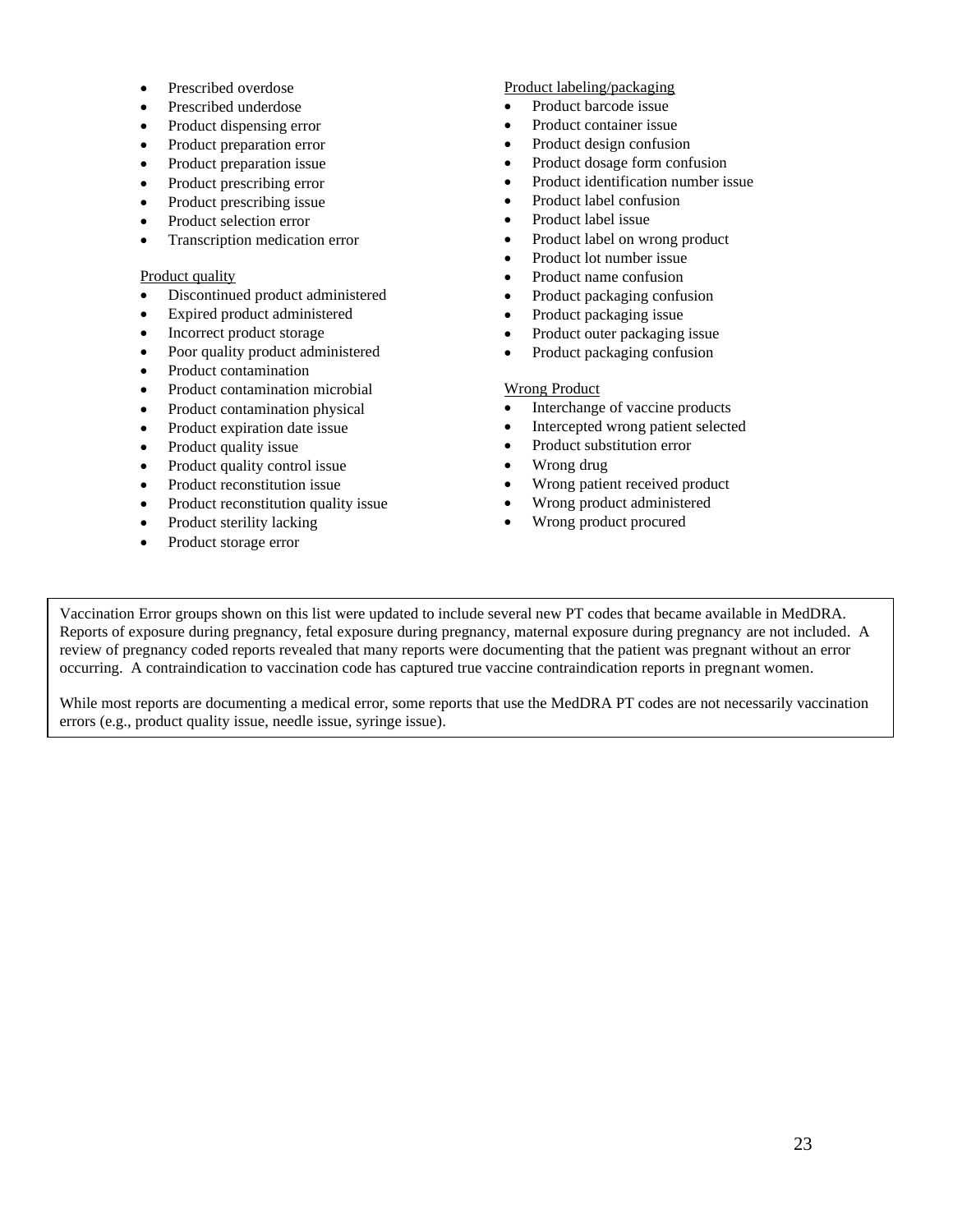## **4.6 AESIs to monitor, and identifying PTs**

**\*** AESI to abstract

| <b>Pre-specified Condition</b><br>(*Abstraction Website)<br><b>Acute Disseminated</b> | Search Strategy (Pts from VAERS 2.0 form: Item<br>18/19<br>MedDRA Codes: |
|---------------------------------------------------------------------------------------|--------------------------------------------------------------------------|
| <b>Encephalomyelitis (ADEM)</b>                                                       | Acute disseminated encephalomyelitis                                     |
| <b>Acute Myocardial</b>                                                               | <b>MedDRA Codes:</b>                                                     |
| Infarction*                                                                           | Acute myocardial infarction                                              |
|                                                                                       | Myocardial infarction                                                    |
|                                                                                       | Silent myocardial infarction                                             |
| <b>Acute Respiratory Distress</b>                                                     | MedDRA Codes:                                                            |
| <b>Syndrome (ARDS)</b>                                                                | Acute respiratory distress syndrome                                      |
| Anaphylaxis*                                                                          | MedDRA Codes:                                                            |
|                                                                                       | Anaphylactic reaction                                                    |
|                                                                                       | Anaphylactic shock                                                       |
|                                                                                       | Anaphylactoid reaction                                                   |
|                                                                                       | Anaphylactoid shock                                                      |
| Appendicitis*                                                                         | <b>MedDRA Codes:</b>                                                     |
|                                                                                       | Appendicitis                                                             |
|                                                                                       | Appendicitis noninfective                                                |
|                                                                                       | Appendicitis perforated                                                  |
|                                                                                       | Complicated appendicitis                                                 |
| <b>Ataxia</b>                                                                         | MedDRA Codes:                                                            |
|                                                                                       | Ataxia                                                                   |
|                                                                                       | Cerebellar ataxia                                                        |
|                                                                                       | Cerebral ataxia                                                          |
| <b>Autoimmune Disorders</b>                                                           | <b>MedDRA Codes:</b>                                                     |
|                                                                                       | Acute cutaneous lupus erythematosus                                      |
|                                                                                       | Acute haemorrhagic leukoencephalitis                                     |
|                                                                                       | Acute haemorrhagic ulcerative colitis                                    |
|                                                                                       | Acute motor axonal neuropathy                                            |
|                                                                                       | Acute motor-sensory axonal neuropathy                                    |
|                                                                                       | Addison's disease                                                        |
|                                                                                       | Administration site vasculitis                                           |
|                                                                                       | Alopecia areata                                                          |
|                                                                                       | Alveolar proteinosis                                                     |
|                                                                                       | Amyloidosis                                                              |
|                                                                                       | Amyloidosis senile                                                       |
|                                                                                       | Ankylosing spondylitis                                                   |
|                                                                                       | Anti-erythrocyte antibody                                                |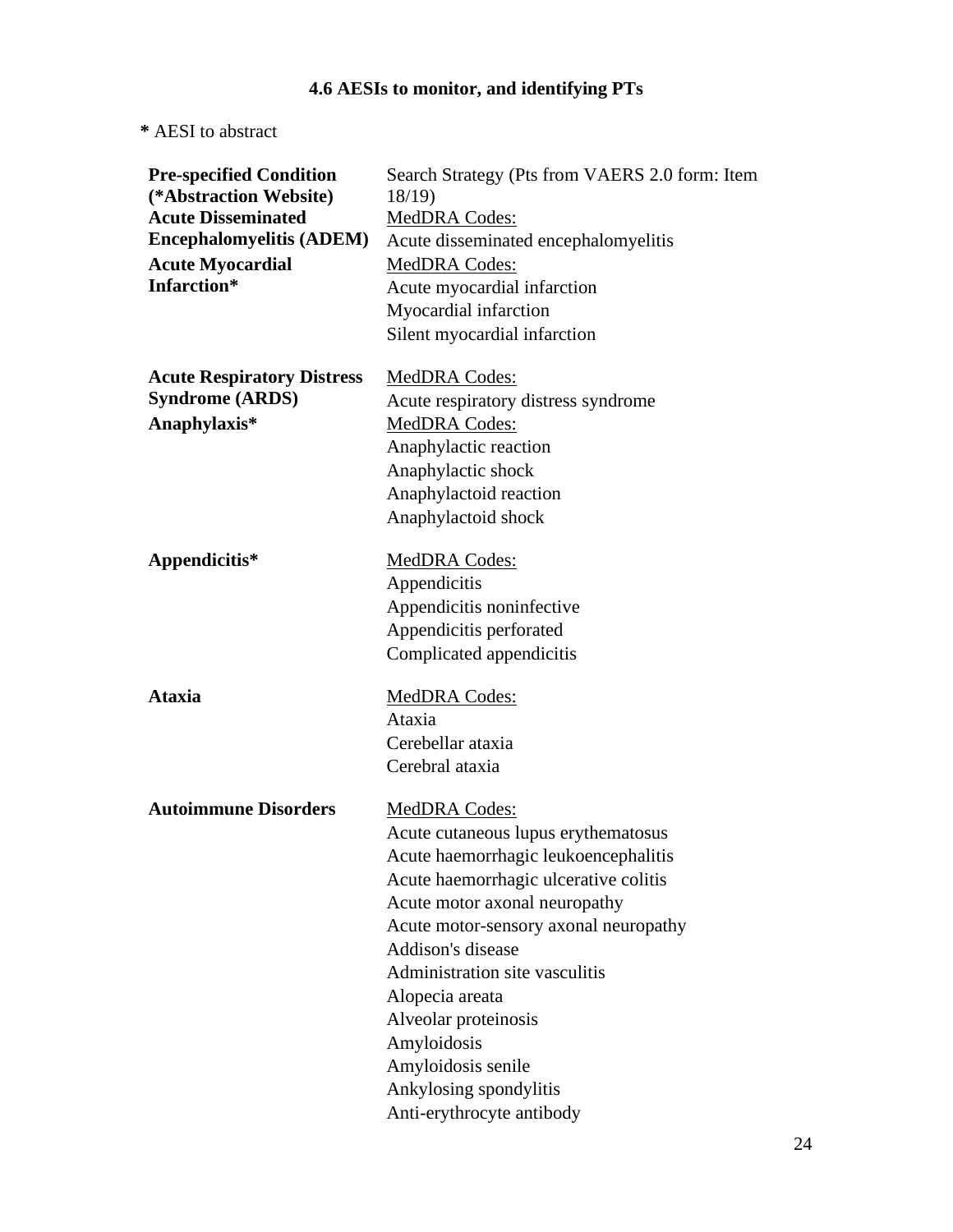Anti-erythrocyte antibody positive Anti-insulin antibody Anti-insulin antibody decreased Anti-insulin antibody increased Anti-insulin antibody positive Anti-insulin receptor antibody Anti-insulin receptor antibody decreased Anti-insulin receptor antibody increased Anti-insulin receptor antibody positive Anti-islet cell antibody Anti-islet cell antibody positive Anti-myelin-associated glycoprotein antibodies positive Anti-myelin-associated glycoprotein associated polyneuropathy Anti-neuronal antibody Anti-neuronal antibody positive Anti-neutrophil cytoplasmic antibody positive vasculitis Antiphospholipid antibodies Antiphospholipid antibodies positive Antiphospholipid syndrome Anti-platelet antibody Anti-platelet antibody positive Antisynthetase syndrome Aplasia pure red cell Arteritis Arteritis coronary Atrophic thyroiditis Autoantibody positive Autoimmune aplastic anaemia Autoimmune arthritis Autoimmune colitis Autoimmune demyelinating disease Autoimmune dermatitis Autoimmune disorder Autoimmune encephalopathy Autoimmune endocrine disorder Autoimmune haemolytic anaemia Autoimmune hepatitis Autoimmune hyperlipidaemia Autoimmune hypothyroidism Autoimmune inner ear disease Autoimmune lymphoproliferative syndrome Autoimmune neuropathy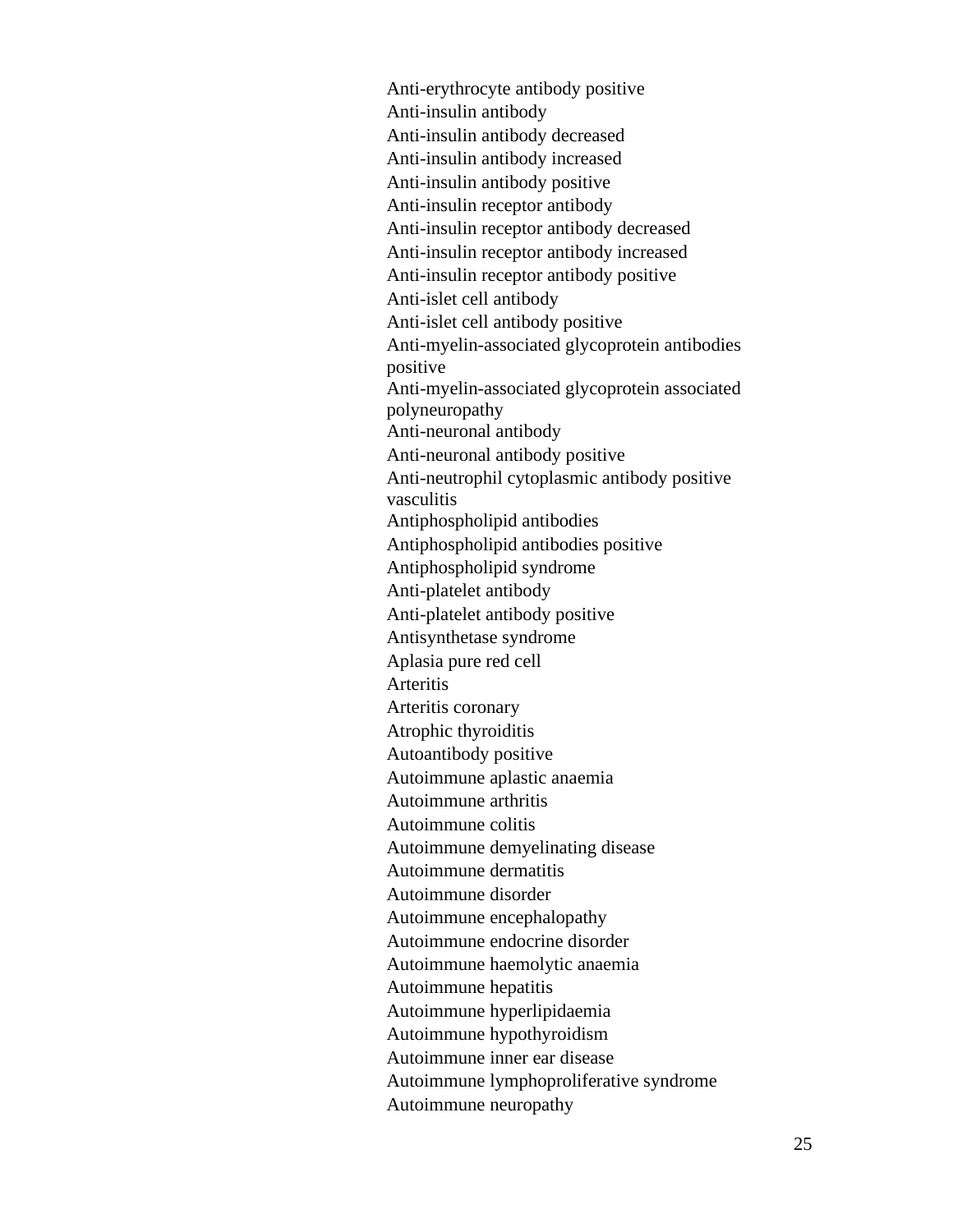Autoimmune neutropenia Autoimmune pancreatitis Autoimmune pancytopenia Autoimmune retinopathy Autoimmune thyroid disorder Autoimmune thyroiditis Autoimmune uveitis Autonomic nervous system imbalance Axial spondyloarthritis Axonal neuropathy Basedow's disease Behcet's syndrome Bickerstaff's encephalitis Biliary cirrhosis primary Birdshot chorioretinopathy Butterfly rash Caplan's syndrome Cardiac amyloidosis Cardiac sarcoidosis Castleman's disease Cell-mediated immune deficiency Central nervous system lupus Cerebral amyloid angiopathy Cholangitis sclerosing Cholecystocholangitis Chronic cutaneous lupus erythematosus Chronic inflammatory demyelinating polyradiculoneuropathy Chronic lymphocytic inflammation with pontine perivascular enhancement responsive to steroids Chronic recurrent multifocal osteomyelitis Coeliac disease Cogan's syndrome Cold agglutinins Cold agglutinins positive Cold type haemolytic anaemia Colitis ulcerative Collagen disorder Collagen-vascular disease Concentric sclerosis Coombs positive haemolytic anaemia Crest syndrome Crohn's disease Cryofibrinogenaemia Cryoglobulinaemia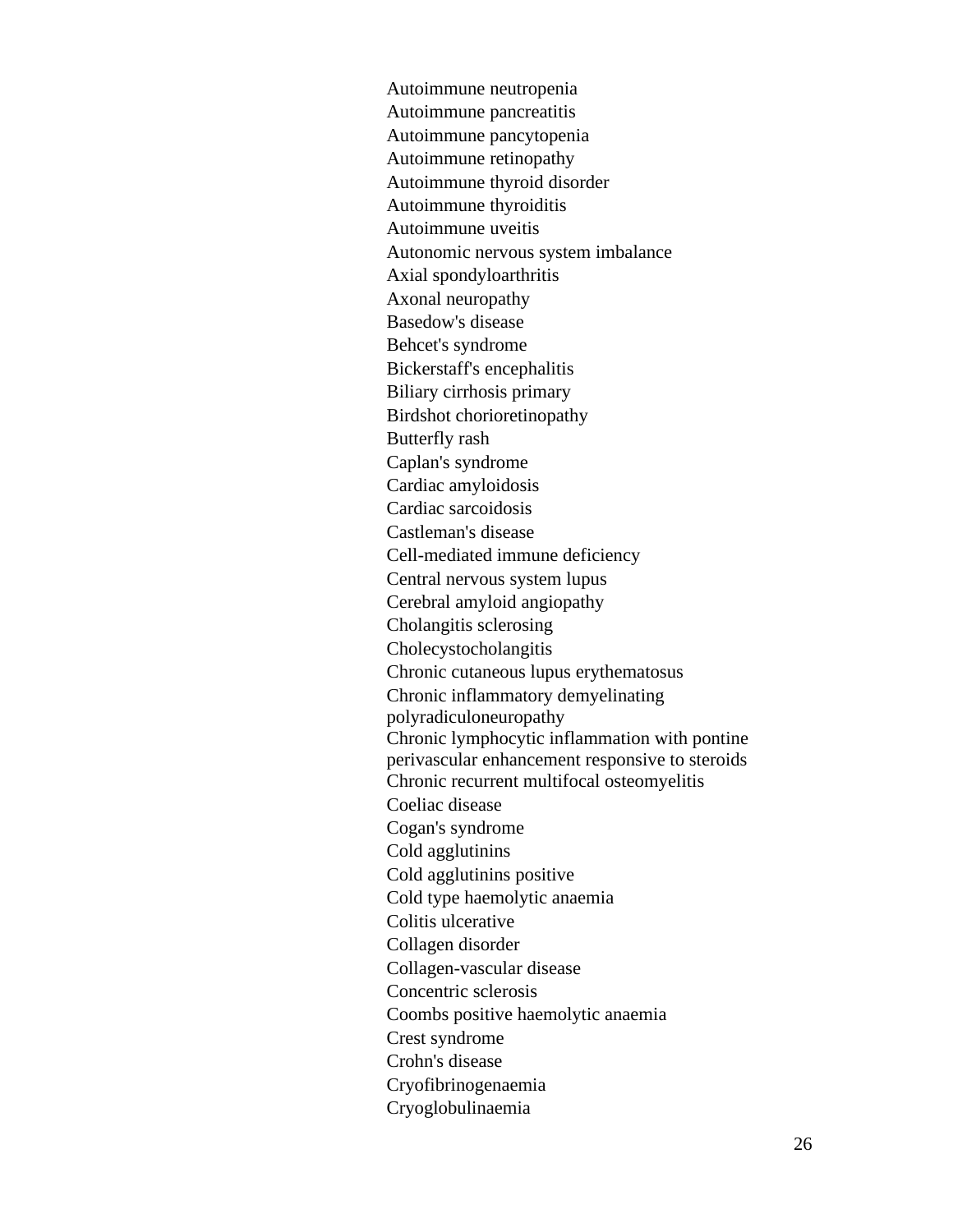Cutaneous amyloidosis Cutaneous lupus erythematosus Cutaneous sarcoidosis Cutaneous vasculitis Cystitis interstitial Dermatitis herpetiformis Dermatomyositis Diabetic mastopathy Dialysis amyloidosis Diffuse vasculitis Digital pitting scar Dressler's syndrome Encephalitis autoimmune Endocrine ophthalmopathy Eosinophilic fasciitis Eosinophilic granulomatosis with polyangiitis Erythema nodosum Evans syndrome Felty's syndrome Gastrointestinal amyloidosis Goodpasture's syndrome Granulomatosis with polyangiitis Granulomatous dermatitis Haemolytic anaemia Hashimoto's encephalopathy Hashitoxicosis Henoch-schonlein purpura Henoch-schonlein purpura nephritis Hepatic amyloidosis Herpes gestationis Human antichimeric antibody positive Human anti-mouse antibody increased Human anti-mouse antibody positive Hypersensitivity vasculitis Idiopathic pulmonary fibrosis Immune agglutinins Immune thrombocytopenic purpura Immune-mediated adverse reaction Immune-mediated necrotising myopathy Immunoglobulin g4 related disease Immunoglobulin therapy Immunomodulatory therapy Immunosuppressant drug level Immunosuppressant drug level decreased Immunosuppressant drug level increased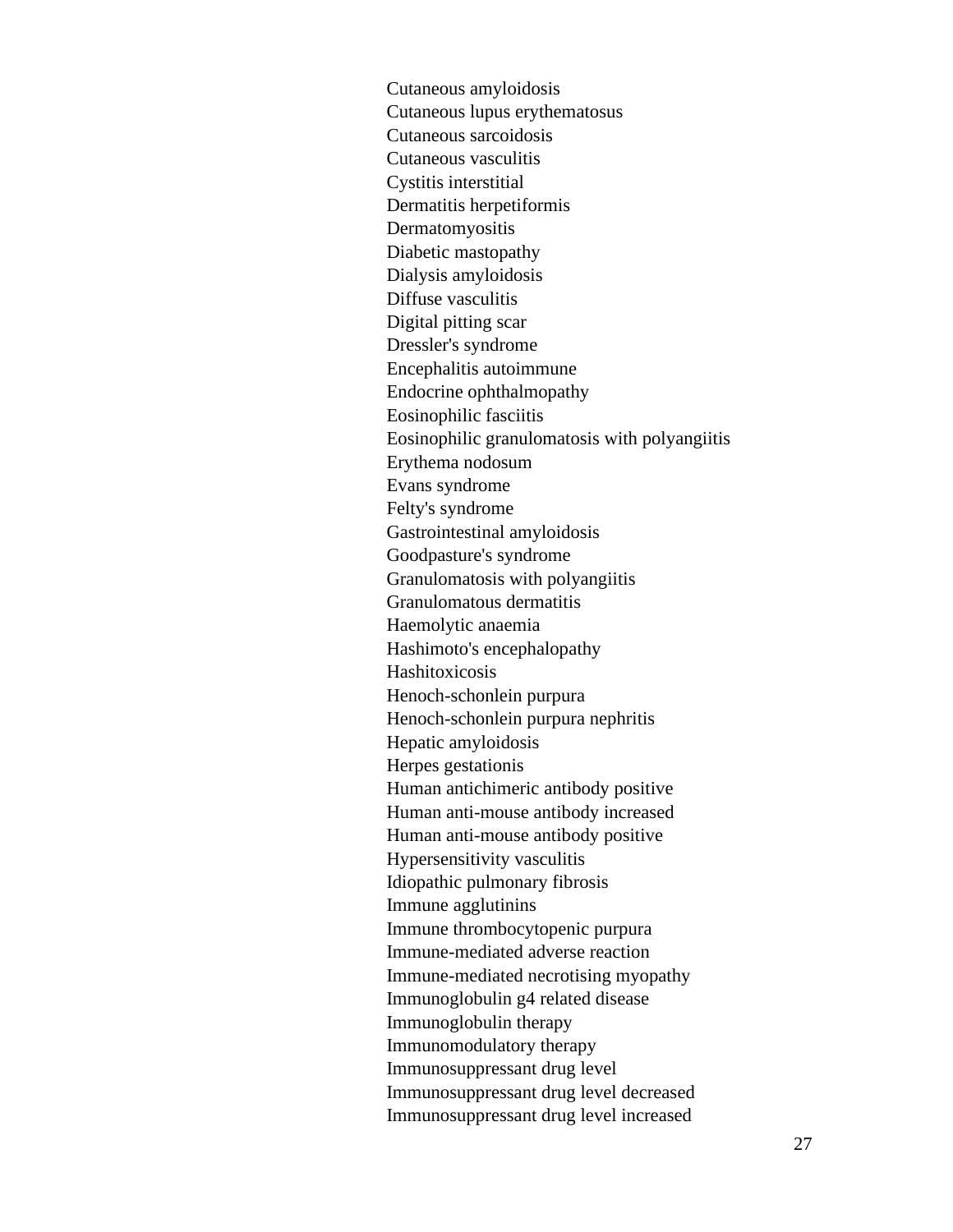Immunosuppressant drug therapy Inclusion body myositis Injection site vasculitis Insulin autoimmune syndrome Interstitial granulomatous dermatitis Intrinsic factor antibody Intrinsic factor antibody abnormal Intrinsic factor antibody positive Juvenile idiopathic arthritis Juvenile polymyositis Juvenile psoriatic arthritis Juvenile spondyloarthritis Keratoderma blenorrhagica Laryngeal rheumatoid arthritis Latent autoimmune diabetes in adults Lichen planus Lichen sclerosus Ligneous conjunctivitis Limbic encephalitis Linear iga disease Liver sarcoidosis Lupoid hepatic cirrhosis Lupus cystitis Lupus encephalitis Lupus endocarditis Lupus enteritis Lupus hepatitis Lupus myocarditis Lupus nephritis Lupus pancreatitis Lupus pleurisy Lupus pneumonitis Lupus vasculitis Lupus -like syndrome Lymphocytic hypophysitis Marine lenhart syndrome Meniere's disease Microscopic polyangiitis Mixed connective tissue disease Morphoea Morvan syndrome Multiple sclerosis plaque Muscular sarcoidosis Myasthenia gravis Myasthenia gravis crisis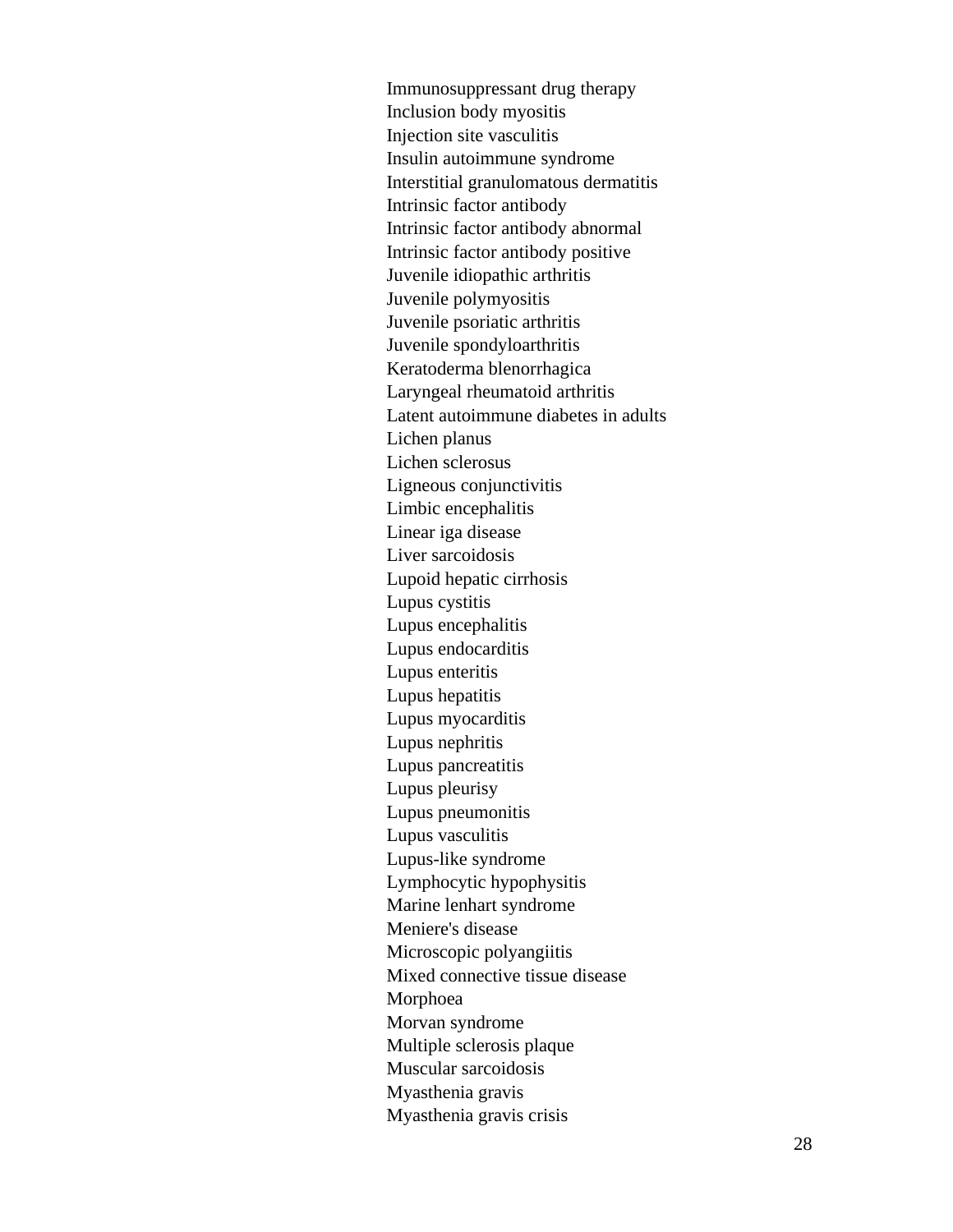Myasthenia gravis neonatal Myasthenic syndrome Neonatal lupus erythematosus Nephrogenic systemic fibrosis Neuralgic amyotrophy Neuromyelitis optica spectrum disorder Neuromyotonia Neuropsychiatric lupus Neurosarcoidosis Nodular vasculitis Ocular myasthenia Ocular pemphigoid Ocular sarcoidosis Ocular vasculitis Overlap syndrome Paediatric autoimmune neuropsychiatric disorders associated with streptococcal infection Palindromic rheumatism Palisaded neutrophilic granulomatous dermatitis Parietal cell antibody Parietal cell antibody positive Paroxysmal nocturnal haemoglobinuria Pemphigoid Pemphigus Pericarditis lupus Peritonitis lupus Pernicious anaemia Pityriasis lichenoides et varioliformis acuta Poems syndrome Polyarteritis nodosa Polychondritis Polyglandular autoimmune syndrome type i Polyglandular autoimmune syndrome type ii Polyglandular autoimmune syndrome type iii Polyglandular disorder Polymyalgia rheumatica Polymyositis Postpericardiotomy syndrome Primary amyloidosis Progressive facial hemiatrophy Psoriasis Psoriatic arthropathy Pulmonary amyloidosis Pulmonary renal syndrome Pulmonary sarcoidosis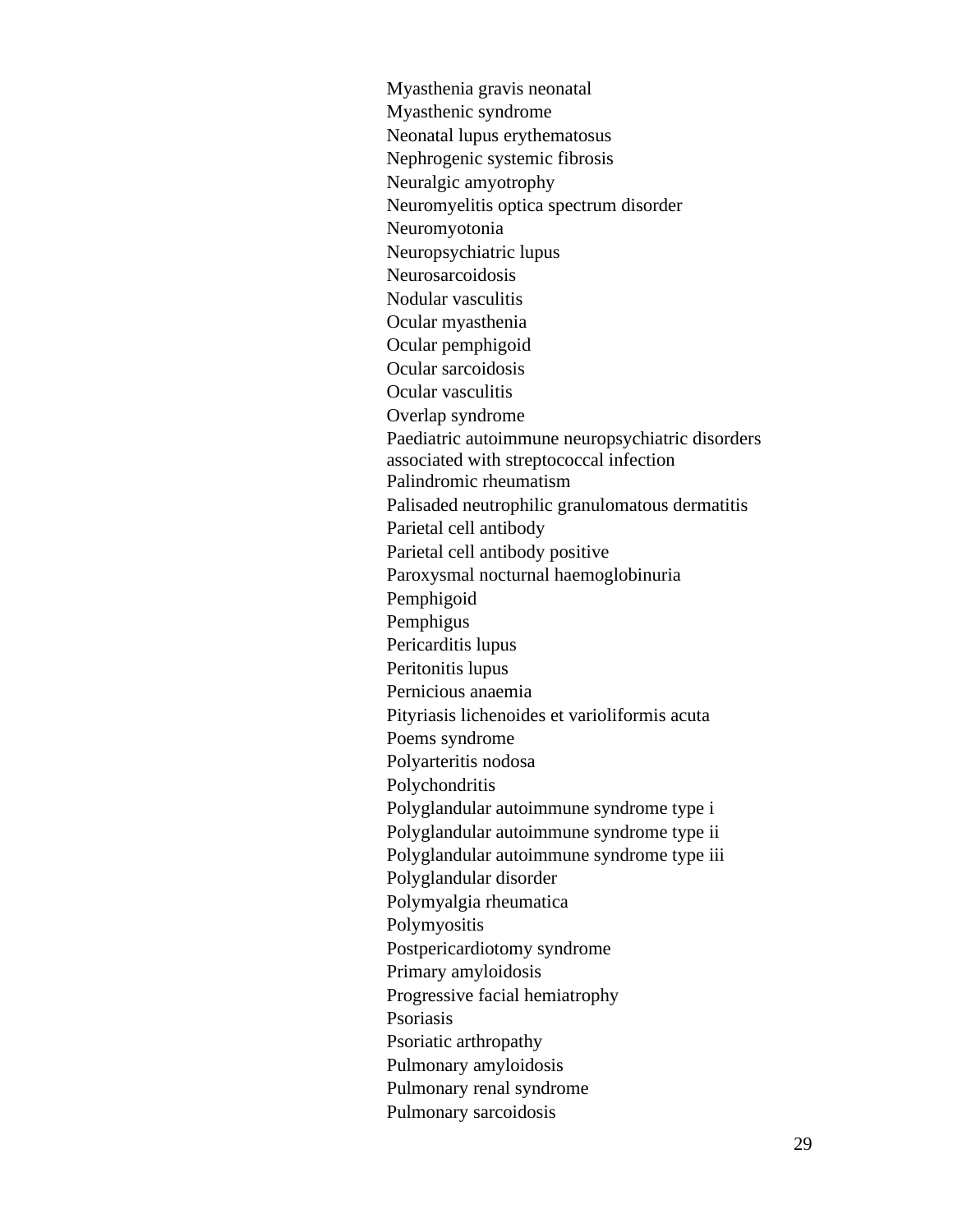Pulmonary vasculitis Pyoderma gangrenosum Pyogenic sterile arthritis pyoderma gangrenosum and acne syndrome Radiculitis brachial Radiologically isolated syndrome Rasmussen encephalitis Raynaud's phenomenon Reiter's syndrome Renal amyloidosis Renal vasculitis Retinal vasculitis Retroperitoneal fibrosis Reynold's syndrome Rheumatoid factor decreased Rheumatoid factor increased Rheumatoid factor positive Rheumatoid factor quantitative decreased Rheumatoid factor quantitative increased Rheumatoid lung Rheumatoid neutrophilic dermatosis Rheumatoid nodule Rheumatoid scleritis Rheumatoid vasculitis **Sarcoidosis** Satoyoshi syndrome Schnitzler's syndrome Sclerodactylia Scleroderma Scleroderma associated digital ulcer Scleroderma renal crisis Scleroderma-like reaction Secondary amyloidosis Septal panniculitis Shrinking lung syndrome Silent thyroiditis Sjogren's syndrome Sle arthritis Stevens-johnson syndrome Stiff leg syndrome Stiff person syndrome Subacute cutaneous lupus erythematosus Susac's syndrome Sympathetic ophthalmia Systemic lupus erythematosus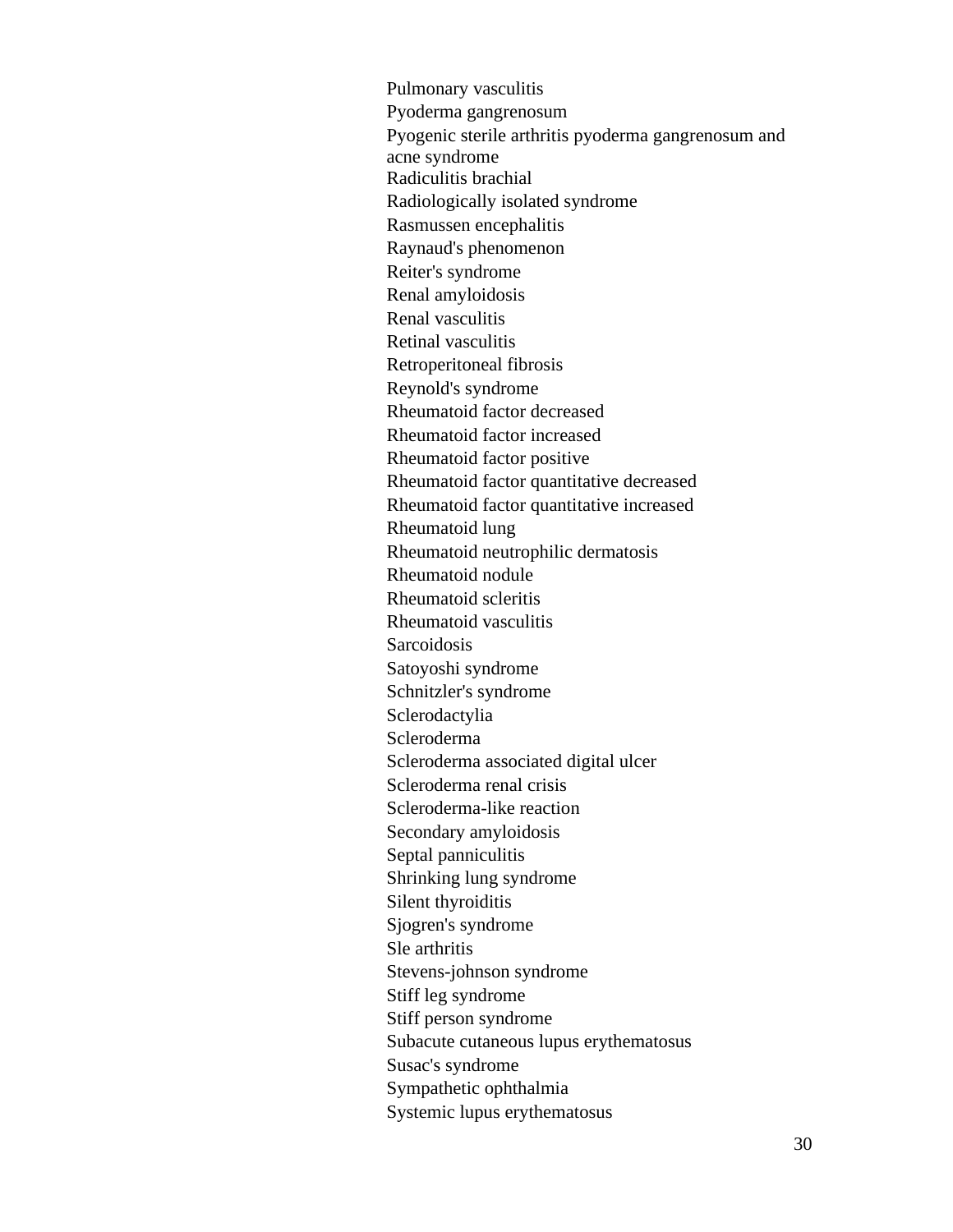Systemic lupus erythematosus rash Systemic scleroderma Systemic sclerosis pulmonary Takayasu's arteritis Temporal arteritis Testicular autoimmunity Thromboangiitis obliterans Thromboplastin antibody positive Tolosa-hunt syndrome Type 1 diabetes mellitus Type iii immune complex mediated reaction Undifferentiated connective tissue disease Urticarial vasculitis Vaccination site vasculitis **Vasculitis** Vasculitis cerebral Vasculitis gastrointestinal Vasculitis necrotising Vitiligo Warm type haemolytic anaemia **Bell's Palsy\*** MedDRA Codes:

Bell's Palsy

Facial asymmetry Facial nerve disorder

Facial palsy Facial paralysis Facial paresis Oculofacial paralysis **Chronic inflammatory demyelinating polyneuropathy (CIDP)**

MedDRA Codes: Chronic inflammatory demyelinating polyradiculoneuropathy Coagulopathy\* MedDRA Codes: Acquired amegakaryocytic thrombocytopenia Amegakaryocytic thrombocytopenia Axillary vein thrombosis Cavernous sinus thrombosis Cerebral venous thrombosis Deep vein thrombosis Disseminated intravascular coagulation Embolism venous Hepatic vein thrombosis Immune thrombocytopenia Intracranial venous sinus thrombosis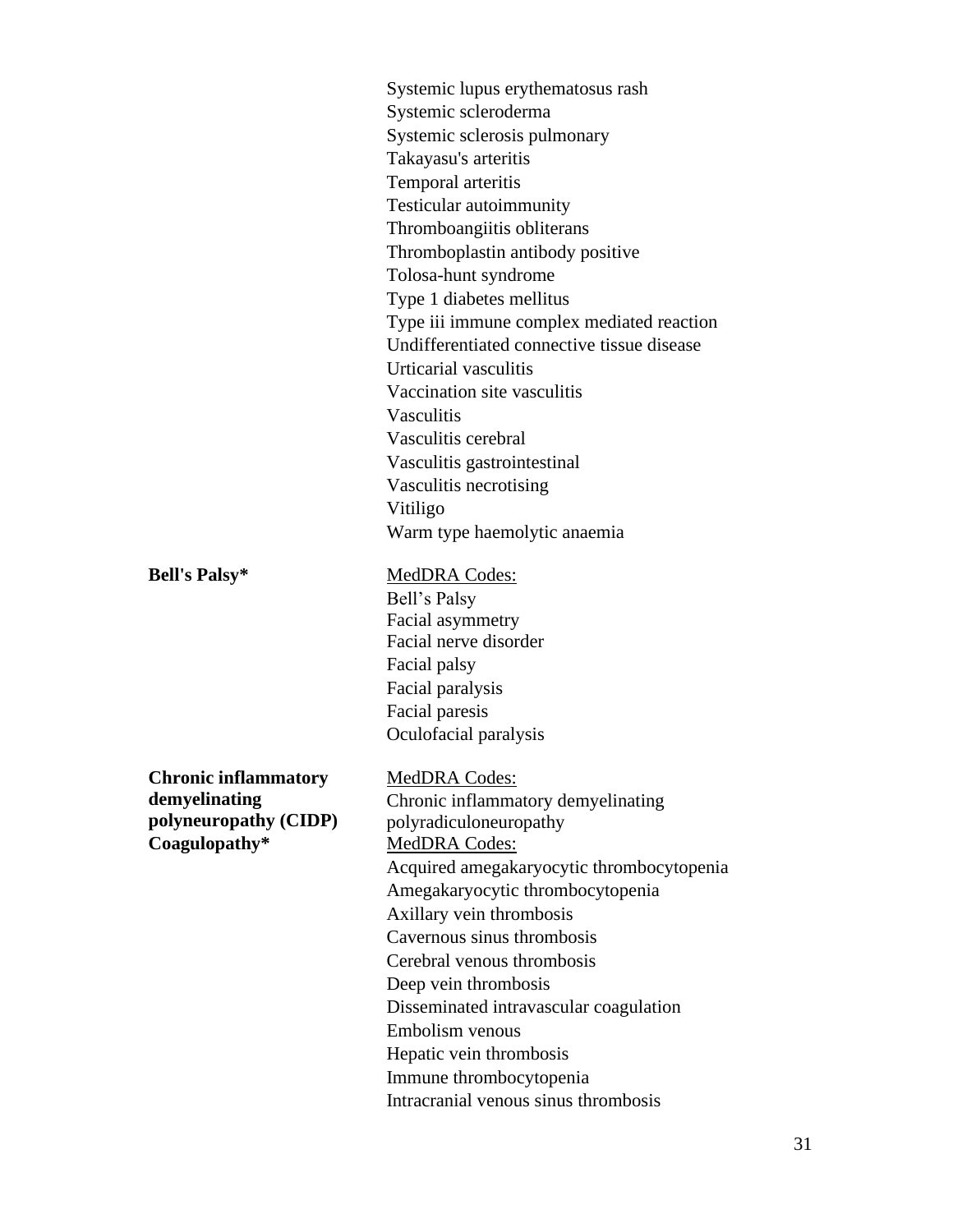|                          | Mesenteric vein thrombosis                            |
|--------------------------|-------------------------------------------------------|
|                          | Portal vein thrombosis                                |
|                          | Pulmonary embolism                                    |
|                          | Pulmonary thrombosis                                  |
|                          | Pulmonary venous thrombosis                           |
|                          | Severe fever with thrombocytopenia syndrome           |
|                          | Subclavian vein thrombosis                            |
|                          | Thrombocytopenia                                      |
|                          | Thrombocytopenic purpura                              |
|                          | Thrombotic thrombocytopenic purpura                   |
|                          | Thrombosis                                            |
|                          | Transverse sinus thrombosis                           |
|                          | Vena cava embolism                                    |
|                          | Vena cava thrombosis                                  |
|                          | Venous thrombosis                                     |
| Death*                   | Died=Y                                                |
| <b>Encephalitis</b>      | MedDRA Codes:                                         |
|                          | Encephalitis                                          |
|                          |                                                       |
| <b>Encephalopathy</b>    | <b>MedDRA Codes:</b>                                  |
|                          | Encephalopathy                                        |
|                          | Leukoencephalopathy                                   |
| <b>Encephalomyelitis</b> | MedDRA Codes:                                         |
|                          | Encephalomyelitis                                     |
|                          | Leukoencephalomyelitis                                |
|                          | Noninfective encephalomyelitis                        |
| $GBS*$                   | <b>MedDRA Codes:</b>                                  |
|                          | Acute motor axonal neuropathy                         |
|                          | Acute motor-sensory axonal neuropathy                 |
|                          | Autoimmune neuropathy                                 |
|                          | Demyelinating polyneuropathy                          |
|                          | Demyelination                                         |
|                          | Guillain-Barre syndrome<br>Immune-mediated neuropathy |
|                          | Miller Fisher syndrome                                |
|                          | Subacute inflammatory demyelinating polyneuropathy    |
| Kawasaki Disease*        | <b>MedDRA Codes:</b>                                  |
|                          | Kawasaki's disease                                    |
|                          |                                                       |
| <b>Meningitis</b>        | <b>MedDRA Codes:</b>                                  |
|                          | Meningitis                                            |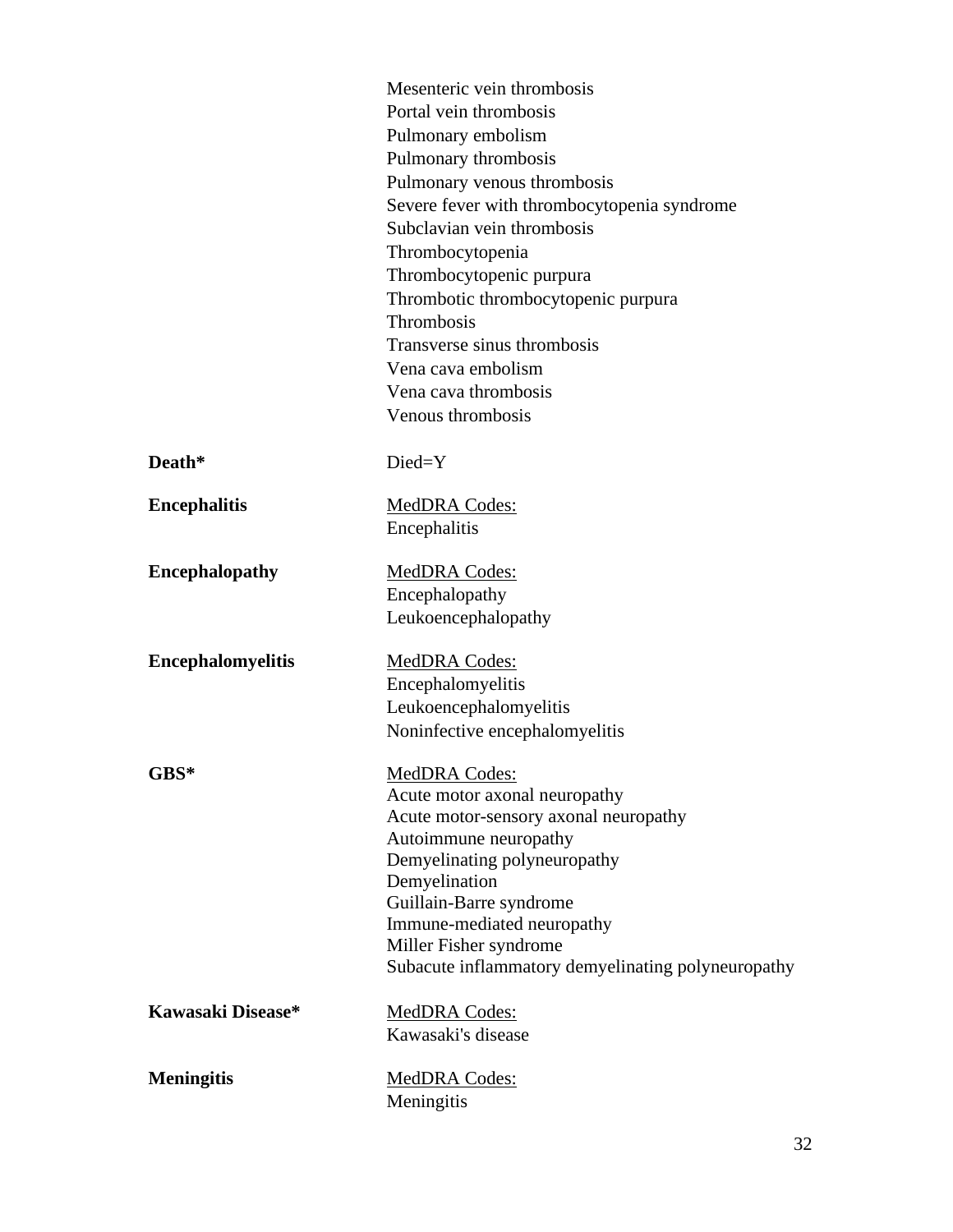|                                                                              | Meningitis aseptic<br>Meningitis viral                                                                                                                                                                                                                                                                                                            |
|------------------------------------------------------------------------------|---------------------------------------------------------------------------------------------------------------------------------------------------------------------------------------------------------------------------------------------------------------------------------------------------------------------------------------------------|
| <b>Meningoencephalitis</b>                                                   | MedDRA Codes:<br>Meningoencephalitis viral                                                                                                                                                                                                                                                                                                        |
| <b>Multiple sclerosis (MS)</b>                                               | MedDRA Codes:<br>Multiple sclerosis<br>Multiple sclerosis relapse<br>Primary progressive multiple sclerosis<br>Progressive multiple sclerosis<br>Progressive relapsing multiple sclerosis<br>Relapsing multiple sclerosis<br>Relapsing-remitting multiple sclerosis<br>Secondary progressive multiple sclerosis<br>Tumefactive multiple sclerosis |
| <b>Multisystem Inflammatory</b><br><b>Syndrome in Adults (MIS-</b><br>$a)*$  | Ages 21 and older<br><b>AND</b><br><b>MedDRA Codes:</b><br>Multisystem inflammatory syndrome<br>Multisystem inflammatory syndrome in adults<br>Systemic inflammatory response syndrome                                                                                                                                                            |
| <b>Multisystem Inflammatory</b><br><b>Syndrome in Children</b><br>$(MIS-c)*$ | Ages $0-20$<br><b>AND</b><br>MedDRA Codes:<br>Multisystem inflammatory syndrome in children<br><b>OR</b><br>Text String from VAERS 2.0 form (Item 18/19): "MIS<br>", "MISC ", "MIS-C ", or "Multisystem inflammatory<br>syndrome"                                                                                                                 |
| <b>Myelitis</b>                                                              | MedDRA Codes:<br>Myelitis<br>Noninfectious myelitis                                                                                                                                                                                                                                                                                               |
| Myocarditis/Pericarditis*                                                    | MedDRA Codes:<br>Atypical mycobacterium pericarditis<br>Autoimmune myocarditis<br>Autoimmune pericarditis<br><b>Bacterial pericarditis</b><br>Coxsackie myocarditis<br>Coxsackie pericarditis<br>Cytomegalovirus myocarditis<br>Cytomegalovirus pericarditis<br>Enterovirus myocarditis                                                           |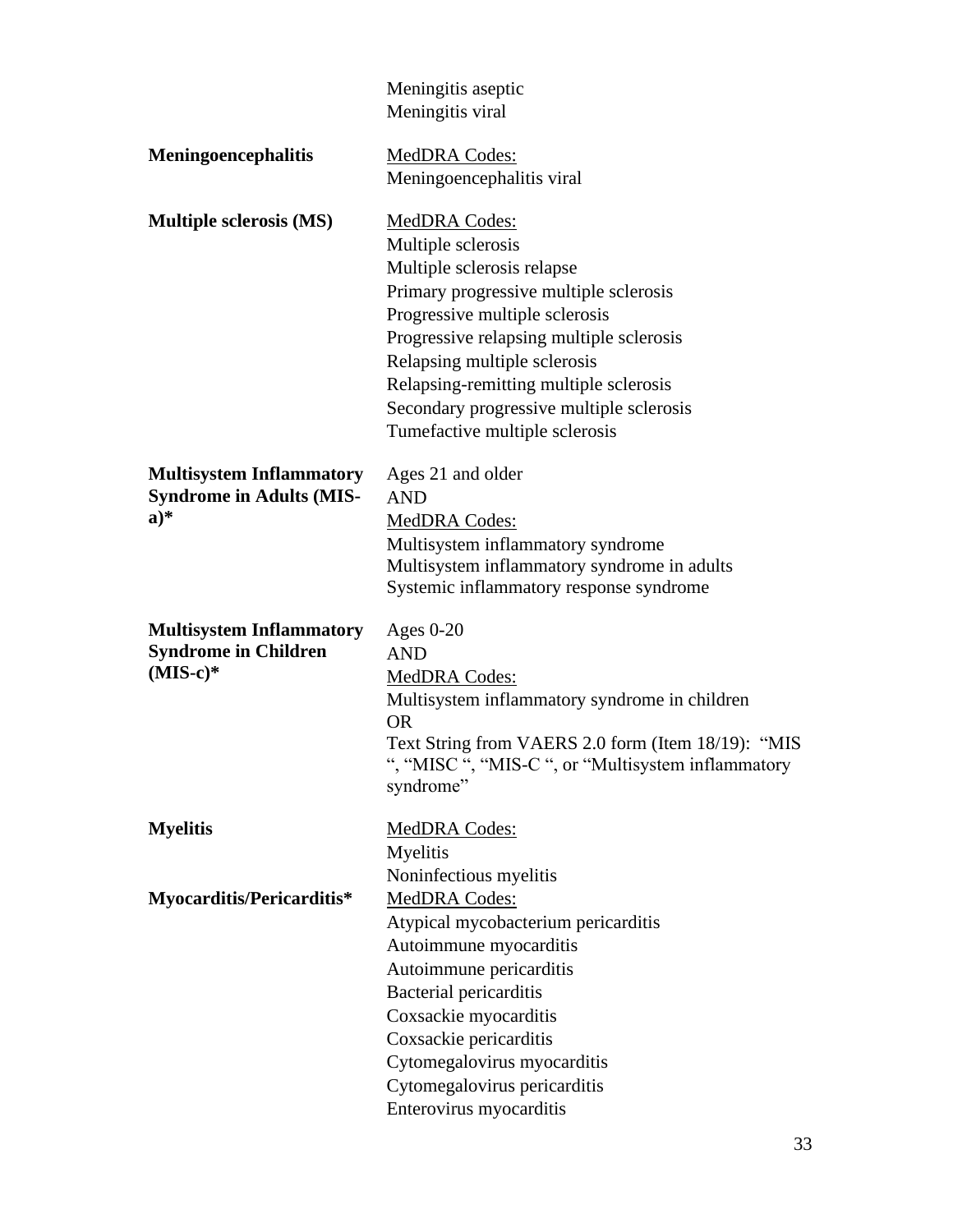Eosinophilic myocarditis Hypersensitivity myocarditis Immune -mediated myocarditis **Myocarditis** Myocarditis bacterial Myocarditis helminthic Myocarditis infectious Myocarditis meningococcal Myocarditis mycotic Myocarditis post infection Myocarditis septic **Pericarditis** Pericarditis adhesive Pericarditis constrictive Pericarditis helminthic Pericarditis infective Pericarditis mycoplasmal Pleuropericarditis Purulent pericarditis Viral myocarditis Viral pericarditis **Narcolepsy** Cataplexy MedDRA Codes: Allergy to vaccine Allergic bronchitis Allergic colitis Allergic cough Allergic cystitis Allergic gastroenteritis Allergic hepatitis Allergic keratitis Allergic pharyngitis Allergic reaction to excipient Allergic respiratory disease Allergic respiratory symptom Allergic sinusitis Conjunctivitis allergic Dermatitis allergic Encephalitis allergic Encephalopathy allergic Laryngitis allergic Nephritis allergic Pruritus allergic

Narcolepsy/Cateplexy\* MedDRA Codes:

**Non -anaphylactic allergic reactions**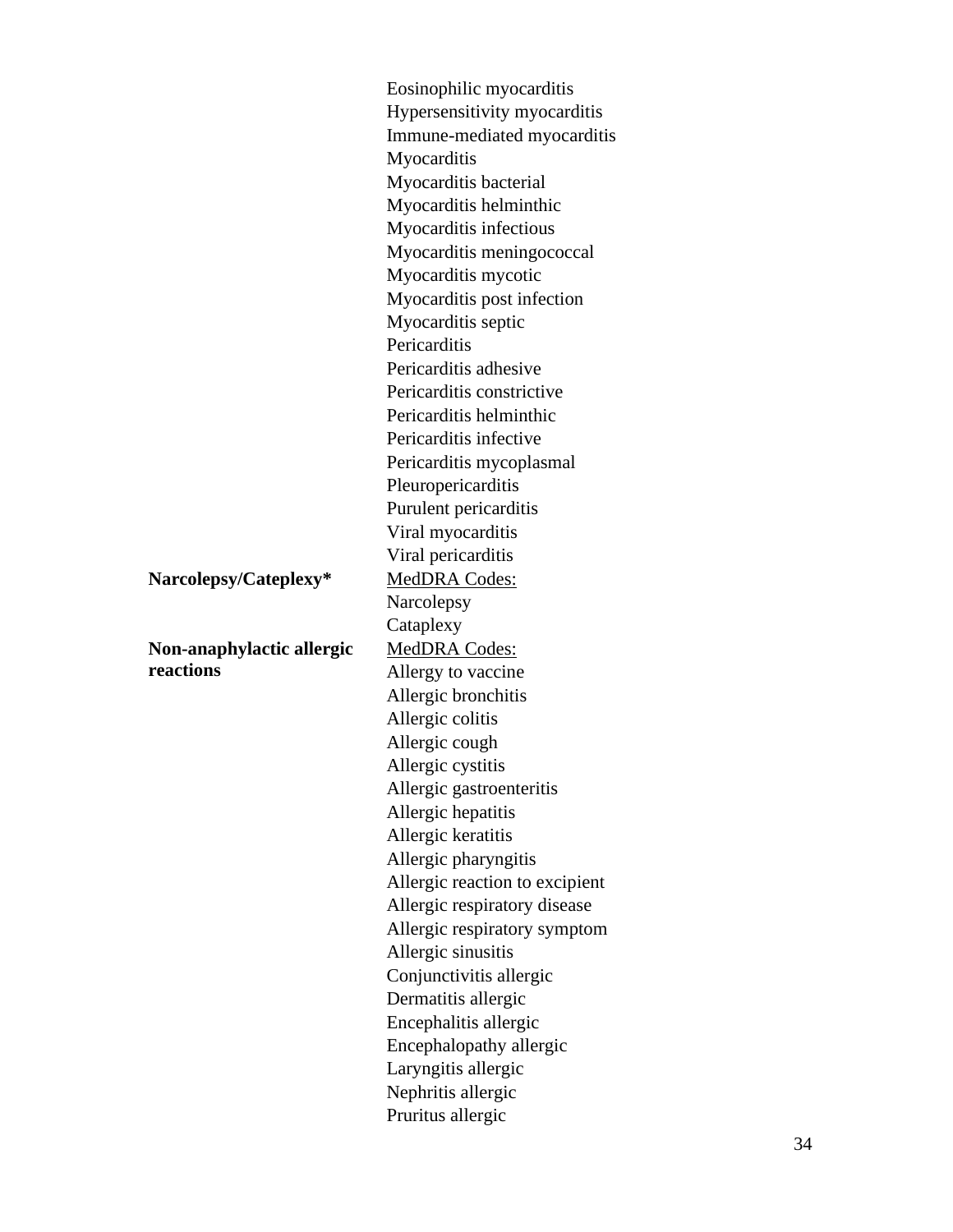|                                 | Rhinitis allergic                                     |  |  |
|---------------------------------|-------------------------------------------------------|--|--|
|                                 | Scleritis allergic                                    |  |  |
| <b>Optic neuritis (ON)</b>      | MedDRA Codes:                                         |  |  |
|                                 | Optic neuritis                                        |  |  |
| <b>Pregnancy and</b>            | MedDRA Codes:                                         |  |  |
| <b>Prespecified Conditions*</b> | Abortion                                              |  |  |
|                                 | Aborted pregnancy                                     |  |  |
|                                 | Abortion complete                                     |  |  |
|                                 | Abortion early                                        |  |  |
|                                 | Abortion incomplete                                   |  |  |
|                                 | <b>Abortion</b> late                                  |  |  |
|                                 | Abortion missed                                       |  |  |
|                                 | Abortion spontaneous                                  |  |  |
|                                 | Abortion spontaneous complete                         |  |  |
|                                 | Abortion spontaneous incomplete                       |  |  |
|                                 | <b>Abortion threatened</b>                            |  |  |
|                                 | Congenital anomaly                                    |  |  |
|                                 | Drug exposure during pregnancy                        |  |  |
|                                 | Exposure during pregnancy                             |  |  |
|                                 | Foetal death                                          |  |  |
|                                 | Maternal exposure during pregnancy                    |  |  |
|                                 | Stillbirth                                            |  |  |
|                                 | <b>OR</b>                                             |  |  |
|                                 | Text String from VAERS 2.0 form (Item 11/12/18):      |  |  |
|                                 | 'preg' (*exclude 'not pregnant', 'non-pregnant', 'non |  |  |
|                                 | pregnant', 'nonpregnant', and 'no preg')              |  |  |
|                                 | <b>OR</b>                                             |  |  |
|                                 | Pregnant Status (2.0 form-Q8)                         |  |  |
| Seizure/Convulsion*             | MedDRA Codes:                                         |  |  |
|                                 | Atonic seizures                                       |  |  |
|                                 | Atypical benign partial epilepsy                      |  |  |
|                                 | Autonomic seizure                                     |  |  |
|                                 | Clonic convulsion                                     |  |  |
|                                 | Complex partial seizures                              |  |  |
|                                 | Convulsion in childhood                               |  |  |
|                                 | Convulsion                                            |  |  |
|                                 | <b>Convulsions</b> local                              |  |  |
|                                 | Epilepsy                                              |  |  |
|                                 | Epileptic encephalopathy                              |  |  |
|                                 | Febrile convulsion                                    |  |  |
|                                 | Febrile infection-related epilepsy syndrome           |  |  |
|                                 | Generalised non-convulsive epilepsy                   |  |  |
|                                 | Generalised onset non-motor seizure                   |  |  |
|                                 | Generalised tonic-clonic seizure                      |  |  |
|                                 | Grand mal convulsion                                  |  |  |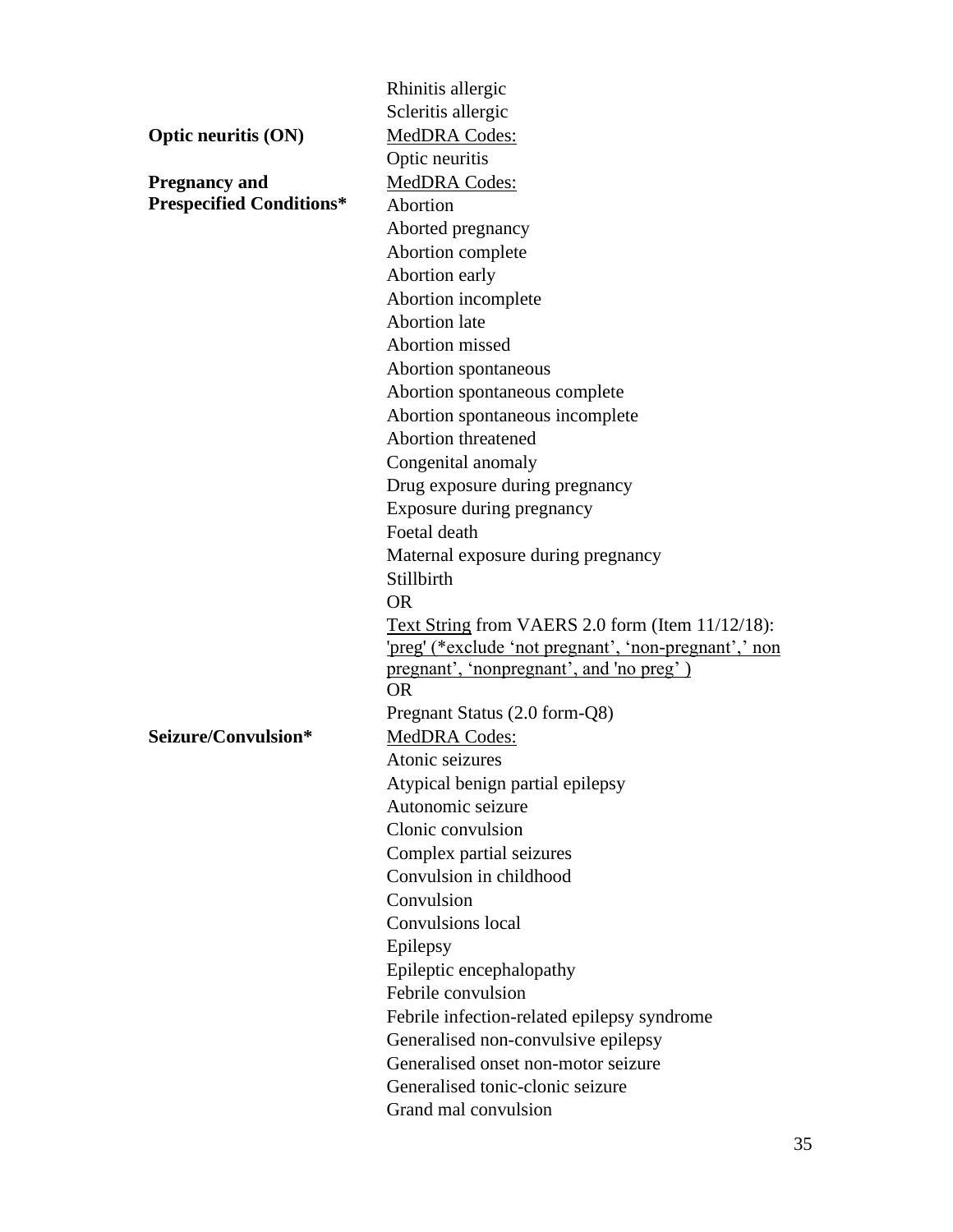|                             | Idiopathic generalised epilepsy                |
|-----------------------------|------------------------------------------------|
|                             | Myoclonic epilepsy                             |
|                             | Neonatal seizure                               |
|                             | Partial seizures with secondary generalisation |
|                             | Partial seizures                               |
|                             | Petit mal epilepsy                             |
|                             | Seizure anoxic                                 |
|                             | Seizure cluster                                |
|                             | Seizure like phenomena                         |
|                             | Seizure                                        |
|                             | Simple partial seizures                        |
|                             | Status epilepticus                             |
|                             | Temporal lobe epilepsy                         |
|                             | Tonic clonic movements                         |
|                             | Tonic convulsion                               |
|                             | Tonic posturing                                |
| Stroke*                     | MedDRA Codes:                                  |
|                             | Basal ganglia stroke                           |
|                             | Brain stem stroke                              |
|                             | Cerebellar stroke                              |
|                             | Cerebral infarction                            |
|                             | Cerebrovascular accident                       |
|                             | Embolic stroke                                 |
|                             | Haemorrhagic stroke                            |
|                             | Haemorrhagic transformation stroke             |
|                             | Ischaemic stroke                               |
|                             | Lacunar stroke                                 |
|                             | Perinatal stroke                               |
|                             | Spinal stroke                                  |
|                             | Thrombotic stroke                              |
|                             | Vertebrobasilar stroke                         |
| <b>Transverse Myelitis*</b> | Myelitis transverse                            |
| <b>Vaccination Error</b>    | Please see Section 4.5                         |

36